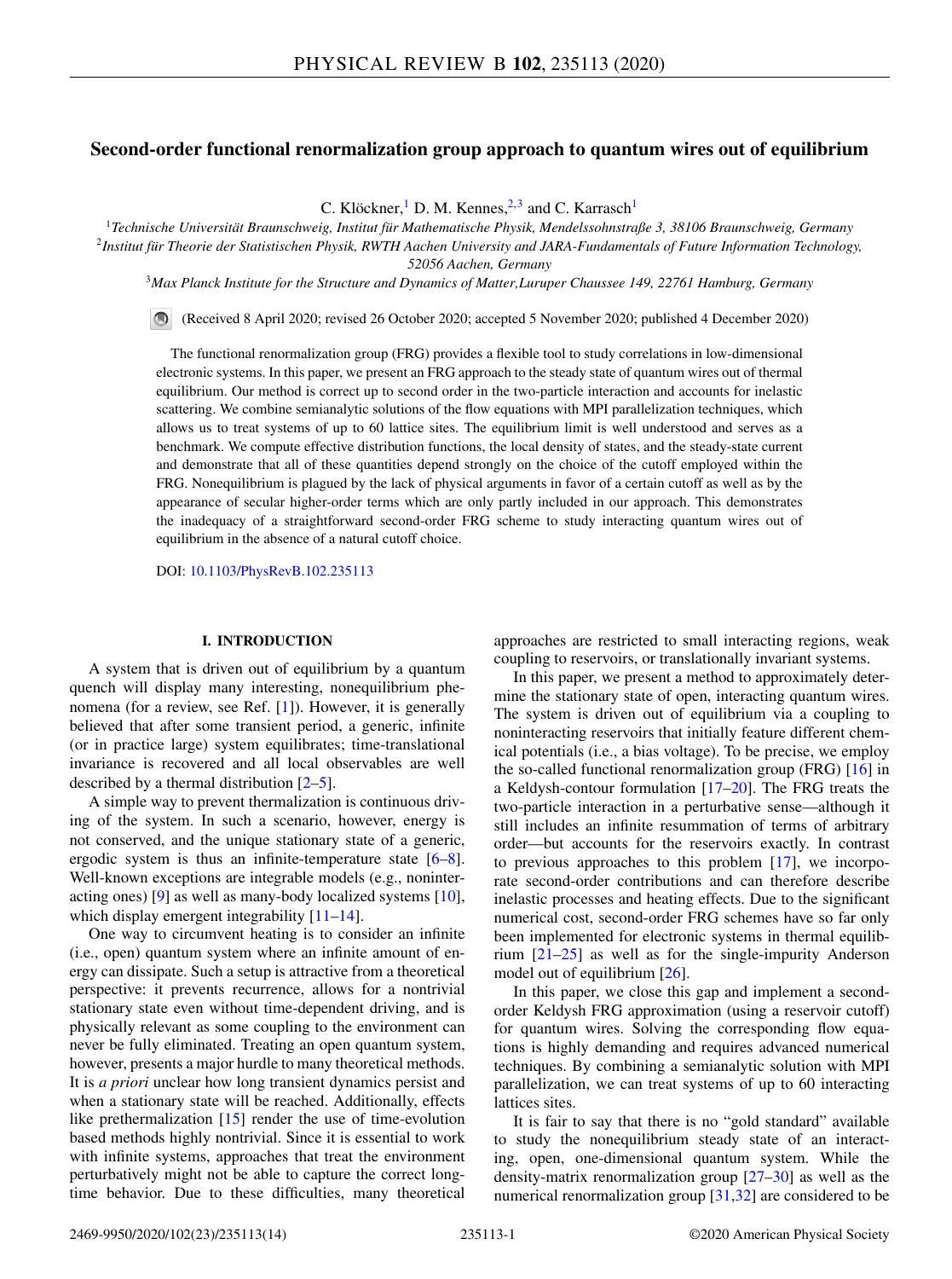<span id="page-1-0"></span>numerically exact, they are restricted to short timescales or short chains. Iterative path integral or quantum Monte Carlo based approaches are generically restricted to small-tointermediate two-particle interactions strength or short times, respectively [\[33–37\]](#page-13-0). Exact, Bethe-ansatz based methods have been developed to study the out-of-equilibrium steady state [\[38,39\]](#page-13-0), but these powerful tools are limited to closed, integrable systems. Other approaches such as continuous unitary transformations [\[40\]](#page-13-0) struggle to capture the emergent, collective behavior of one-dimensional systems. For a further discussion, we refer the reader to a recent review article on finite-temperature transport in one-dimensional systems [\[41\]](#page-13-0).

We structure this exposition as follows. We first introduce the general model Hamiltonian (Sec.  $\Pi$ ) and give a brief overview of Keldysh Green's functions (Sec. III). The secondorder FRG scheme is discussed in Sec. [IV;](#page-2-0) we put a particular emphasis on how to solve the flow equations in an efficient, highly parallelized way. Results are presented in Sec. [V.](#page-7-0) First, our method is benchmarked in the equilibrium limit, which is well understood (Sec. [V B\)](#page-8-0). Nonequilibrium is discussed in Sec. [V C.](#page-10-0) We demonstrate that the FRG data depend strongly on the choice of the cutoff scheme. This is particularly severe out-of-equilibrium where (a) no physical arguments exists in favor of a certain cutoff, and (b) secular higher-order terms appear, which are only partly included in a our approach. In a nutshell, a straightforward second-order, reservoir-cutoff FRG framework is highly demanding yet inadequate to study interacting quantum wires out of equilibrium.

### **II. CLASS OF MODELS DISCUSSED**

In this paper, we consider time-independent, fermionic models with a finite number  $N \in \mathbb{N}$  of interacting degrees of freedom:

$$
H_{\text{chain}} = \sum_{i,j=1}^{N} h_{ij} c_i^{\dagger} c_j + \frac{1}{4} \sum_{i,j,k,l=1}^{N} v_{ijkl} c_i^{\dagger} c_j^{\dagger} c_l c_k.
$$
 (1)

Later on, we will discuss the concrete example of a tightbinding chain. With this application in mind, we refer to Eq. (1) as the *chain*. In order to devise a numerically efficient FRG scheme, it will be crucial that *v* is short-ranged. An example, and the focus of this paper, is a nearest-neighbor interaction. Importantly, we impose no restrictions on *h*. The chain is quadratically coupled to a finite number *N*res of infinite, noninteracting reservoirs:

$$
H_{\text{res}}^{\nu} = \sum_{k} \epsilon_{k}^{\nu} a_{k,\nu}^{\dagger} a_{k,\nu},
$$
  
\n
$$
H_{\text{coup}}^{\nu} = \sum_{i,k} t_{i,k}^{\nu} c_{i}^{\dagger} a_{k,\nu} + \text{H.c.},
$$
  
\n
$$
H_{\text{tot}} = H_{\text{chain}} + \sum_{\nu=1}^{N_{\text{res}}} H_{\text{res}}^{\nu} + H_{\text{coup}}^{\nu}.
$$
 (2)

For the discussion of the computational complexity of our scheme, we assume  $N_{\text{res}} \ll N$ .

The system is initially prepared in a product state of an arbitrary quadratic state within the chain and thermal equilibrium of the (decoupled) reservoirs; the latter is fully characterized by temperatures  $T_{\nu}$  and chemical potentials  $\mu_{\nu}$ .

The influence of a reservoir on the chain can be described by the following retarded and Keldysh hybridization functions:

$$
\Gamma^{\text{ret/K}}(\omega) = \sum_{\nu=1}^{N_{\text{res}}} \Gamma^{\nu,\text{ret/K}}(\omega),
$$
  
\n
$$
\Gamma^{\nu,\text{ret}}_{ij}(\omega) = \sum_{k} t^{\nu}_{i,k} t^{\nu*}_{j,k} \frac{1}{\omega - \epsilon^{\nu}_{k} + i0^{+}},
$$
  
\n
$$
\Gamma^{\nu,K}_{ij}(\omega) = [1 - 2n^{\nu}(\omega)] 2i \operatorname{Im} \Gamma^{\nu,\text{ret}}_{ij}(\omega),
$$
\n(3)

where  $n^{\nu}(\omega)$  is the Fermi function:

$$
n^{\nu}(\omega) = \frac{1}{1 + \exp[(\omega - \mu_{\nu})/T_{\nu}]}.
$$
 (4)

We assume that every part of the chain features a decay channel into at least one of the reservoirs. This is essential in order to obtain a well-defined steady state which is independent of the initial preparation of the chain.

In this paper, we exclusively work with reservoirs that feature a flat density of states; this so-called wide-band limit is justified if the bandwidth of the reservoirs exceeds all other energy scales. Moreover, we assume that the reservoirs are either at zero or infinite temperature. Equation (3) then takes the simpler form

$$
\Gamma^{\nu,ret}(\omega) = -i\Gamma^{\nu},
$$
  
\n
$$
\Gamma^{\nu,K}(\omega) = -2i[1 - 2n^{\nu}(\omega)]\Gamma^{\nu}
$$
  
\n
$$
= -2i\begin{cases} sgn(\omega - \mu_{\nu})\Gamma^{\nu}, & T_{\nu} = 0, \\ 0, & T_{\nu} = \infty, \end{cases}
$$
 (5)

where  $\Gamma^{\nu} \in \mathbb{C}^{N \times N}$  are positive, Hermitian matrices characterizing the coupling to the individual reservoirs. Note that all infinite-temperature reservoirs do not contribute to the Keldysh component.

#### **III. GREEN'S FUNCTIONS**

Out of equilibrium, the natural language to describe correlation functions is the Keldysh formalism. We assume familiarity and refer the reader to other works for a thorough introduction [\[42\]](#page-13-0). To make this paper self-contained, however, we will briefly introduce our notation and recapitulate some key concepts.

The single-particle Green's functions in the stationary state take the form

$$
G(\omega) = \begin{pmatrix} G^{11}(\omega) & G^{12}(\omega) \\ G^{21}(\omega) & G^{22}(\omega) \end{pmatrix} = \begin{pmatrix} G^{\text{ret}}(\omega) & G^{\text{K}}(\omega) \\ 0 & G^{\text{adv}}(\omega) \end{pmatrix}.
$$
 (6)

The retarded component reads

$$
G_{ij}^{\text{ret}}(t, t') = G_{ij}^{\text{ret}}(t - t') = -i\theta(t - t') \langle [c_j^{\dagger}(t'), c_i(t)]_+ \rangle,
$$
  
\n
$$
G_{ij}^{\text{ret}}(\omega) = \int_{-\infty}^{\infty} dt \ e^{i\omega t} G_{ij}^{\text{ret}}(t) = G_{ji}^{\text{adv}}(\omega)^*,
$$
\n(7)

and is related to the noninteracting retarded Green's function  $g^{\text{ret}}(\omega)$  via the Dyson equation:

$$
G^{\text{ret}}(\omega) = \frac{1}{g^{\text{ret}}(\omega)^{-1} - \Sigma^{\text{ret}}(\omega)},
$$

$$
g^{\text{ret}}(\omega) = \frac{1}{\omega - h - \Gamma^{\text{ret}}(\omega)},
$$
(8)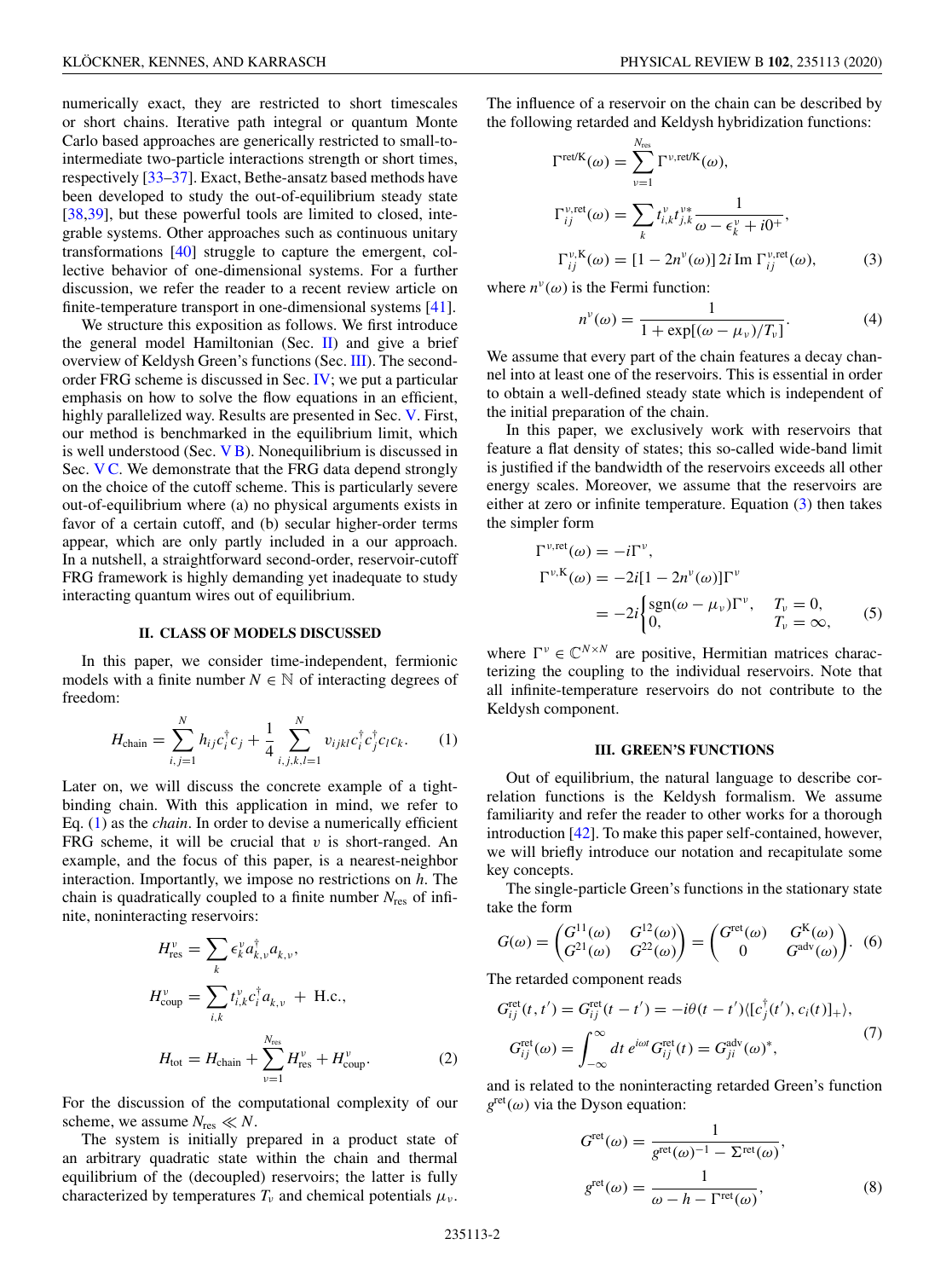<span id="page-2-0"></span>where the self-energy  $\Sigma^{\text{ret}}$  is associated with the two-particle interaction  $v_{ijkl}$ . The Keldysh component is given by

$$
G_{ij}^{K}(t-t') = i[\langle c_{j}^{\dagger}(t')c_{i}(t)\rangle - \langle c_{i}(t)c_{j}^{\dagger}(t')\rangle],
$$
  
\n
$$
G^{K}(\omega) = \int_{-\infty}^{\infty} dt \, e^{i\omega t} G^{K}(t),
$$
\n(9)

and the corresponding Dyson equation takes the form

$$
G^{K} = G^{\text{ret}}[(g^{\text{ret}})^{-1}g^{K}(g^{\text{adv}})^{-1} + \Sigma^{K}]G^{\text{adv}}
$$

$$
= G^{\text{ret}}[\Gamma^{K} + \Sigma^{K}]G^{\text{adv}}, \qquad (10)
$$

where we have exploited that

$$
gK = gret \GammaK gadv.
$$
 (11)

All quantities in Eqs.  $(7)$  and  $(10)$  are matrices defined by two single-particle indices as well as a single frequency. To simplify the notation, we will frequently employ multi-indices  $1 = (i_1, \alpha_1)$  that include both this single-particle index  $i_1$  as well as the Keldysh index  $\alpha_1 \in \{1, 2\}$ . The frequency dependence will be denoted separately.

If the entire system is in an equilibrium configuration  $(T_v =$ *T*,  $\mu_v = \mu$ ), the Green's functions fulfill the fluctuationdissipation theorem (FDT):

$$
G^{K}(\omega) = [1 - 2n(\omega)][G^{\text{ret}}(\omega) - G^{\text{adv}}(\omega)].
$$
 (12)

Out of equilibrium, this no longer holds true, but the Keldysh Green's function can always be expressed via an effective distribution function  $n^{\text{eff}}(\omega) \in \mathbb{C}^{N \times N}$ .

$$
G^{K}(\omega) = G^{\text{ret}}(\omega)[1 - 2n^{\text{eff}}(\omega)] - [1 - 2n^{\text{eff}}(\omega)]G^{\text{adv}}(\omega).
$$
\n(13)

At constant ω, this is a *Sylvester equation*, which can be solved if  $G^{\text{ret}}(\omega)$  and  $G^{\text{adv}}(\omega)$  have no common eigenvalues. In equilibrium, the distribution function  $n^{\text{eff}}(\omega) = n(\omega) \mathbb{1}$  becomes diagonal and one recovers the fluctuation-dissipation theorem. Out of equilibrium,  $n<sup>eff</sup>(\omega)$  provides an intuitive extension of the equilibrium distribution function.

# **IV. SECOND-ORDER FRG FORMULATION**

The functional renormalization group is an implementation of the RG idea on the level of single-particle correlation functions. One starts by introducing a low-energy cutoff  $\Lambda$  into the noninteracting Green's function,  $g \rightarrow g^{\Lambda}$ . By virtue of this replacement, all vertex functions (such as the self-energy) acquire a  $\Lambda$  dependence; taking the derivative with respect to  $\Lambda$ yields an infinite hierarchy of coupled differential (flow) equations that describe the changes of the vertex functions when the cutoff scale is altered. The flow equations are arranged in powers of the interaction strength  $v_{ijkl}$ . If one truncates them at a given order, one obtains a controlled approximation while still including an infinite resummation of higher-order contributions. An introduction to this method can be found in Refs. [\[16,](#page-12-0)[43\]](#page-13-0).

While the systems described in Sec. [II](#page-1-0) can easily be treated in a first-order scheme, such an approximation only produces frequency-independent corrections to the retarded self-energy [\[17–20\]](#page-12-0). Contributions to the Keldysh component of the selfenergy are, however, expected to be essential in order to describe heating. Such effects may fundamentally change the phenomenology, especially in systems that are only weakly coupled to the environment. In this work, we aim to account for all second-order terms. This has so far only been achieved in thermal equilibrium  $[21-25]$  as well as for the singleimpurity Anderson model out of equilibrium [\[26\]](#page-12-0).

As a guide to the reader, we will now summarize the main characteristics of our second-order Keldysh FRG scheme. Auxiliary wide-band reservoirs are attached to all sites of the chain and serve as the cutoff  $[19,44]$  $[19,44]$ . The flow of the three-particle vertex is neglected. The key approximation of our approach is to modify the right-hand side of the flow equation for the two-particle vertex  $\gamma^{\Lambda}$  by dropping both its own feedback (i.e., replacing  $\gamma^{\Lambda}$  by the initial, bare interaction) as well as the feedback of the self-energy. The solution to the flow equation for  $\gamma^{\Lambda}$  is then nothing but second-order perturbation theory in the presence of the additional reservoirs  $(i.e., at the scale  $\Lambda$ ). In contrast, the self-energy flow equation$ is solved in full and is not further approximated.

Our FRG scheme is correct to second order in the interaction but still contains an infinite number of higher-order terms. Despite the seemingly crude approximation to the (vertex) flow equations, their solution requires elaborate numerical techniques. By performing the calculation on several hundred computing nodes via MPI parallelization, we can access systems of up to 60 lattice sites.

### **A. Choice of the cutoff**

When choosing the cutoff, we have two main goals: (i) after truncation, we want to preserve as many symmetries as possible while (ii) aiming for a numerically efficient algorithm. It is not straightforward to achieve both of these goals simultaneously; hence, our approach is a compromise, and we cannot rule out that a different cutoff might yield different, and potentially better, results.

The physical system that we want to study is only weakly coupled to reservoirs. This results in a sharply peaked density of states, which poses a significant numerical problem. Thus, it is advantageous to employ a cutoff which introduces additional scattering. During the flow, physical decay processes are expected to be generated, which should guarantee sufficient smoothing as the cutoff scale is successively lowered. In order to preserve the fluctuation-dissipation theorem in the equilibrium limit (artificially breaking the FDT would lead, e.g., to anomalous heating), we refrain from employing a cutoff which modifies the distribution function.

For these reasons, we use a reservoir cutoff scheme where additional, auxiliary wide-band reservoirs are attached to all sites of the chain [\[19](#page-12-0)[,44\]](#page-13-0). These reservoirs are characterized by a hybridization  $\Lambda$ , and their initial state is an equilibrium one governed by a temperature  $T_{\text{cut}}$  as well as a chemical potential  $\mu_{\text{cut}}$ . In this paper, we will exclusively use  $T_{\text{cut}} = 0$ or  $T_{\text{cut}} = \infty$ . To be precise, we replace  $\Gamma^{\text{ret}} \to \Gamma^{\text{ret}, \Lambda}$  as well as  $\Gamma^K \to \Gamma^{K,\Lambda}$  and employ Eq. [\(5\)](#page-1-0) to obtain

$$
\Gamma^{\text{ret}, \Lambda}(\omega) = \Gamma^{\text{ret}}(\omega) - i\Lambda \mathbb{1},
$$
  
\n
$$
\Gamma^{\text{K}, \Lambda}(\omega) = \Gamma^{\text{K}}(\omega) - 2i[1 - 2n^{\text{cut}}(\omega)]\Lambda \mathbb{1}.
$$
\n(14)

The contribution of the physical reservoirs is given by Eq.  $(5)$ . The low-frequency properties of the system are suppressed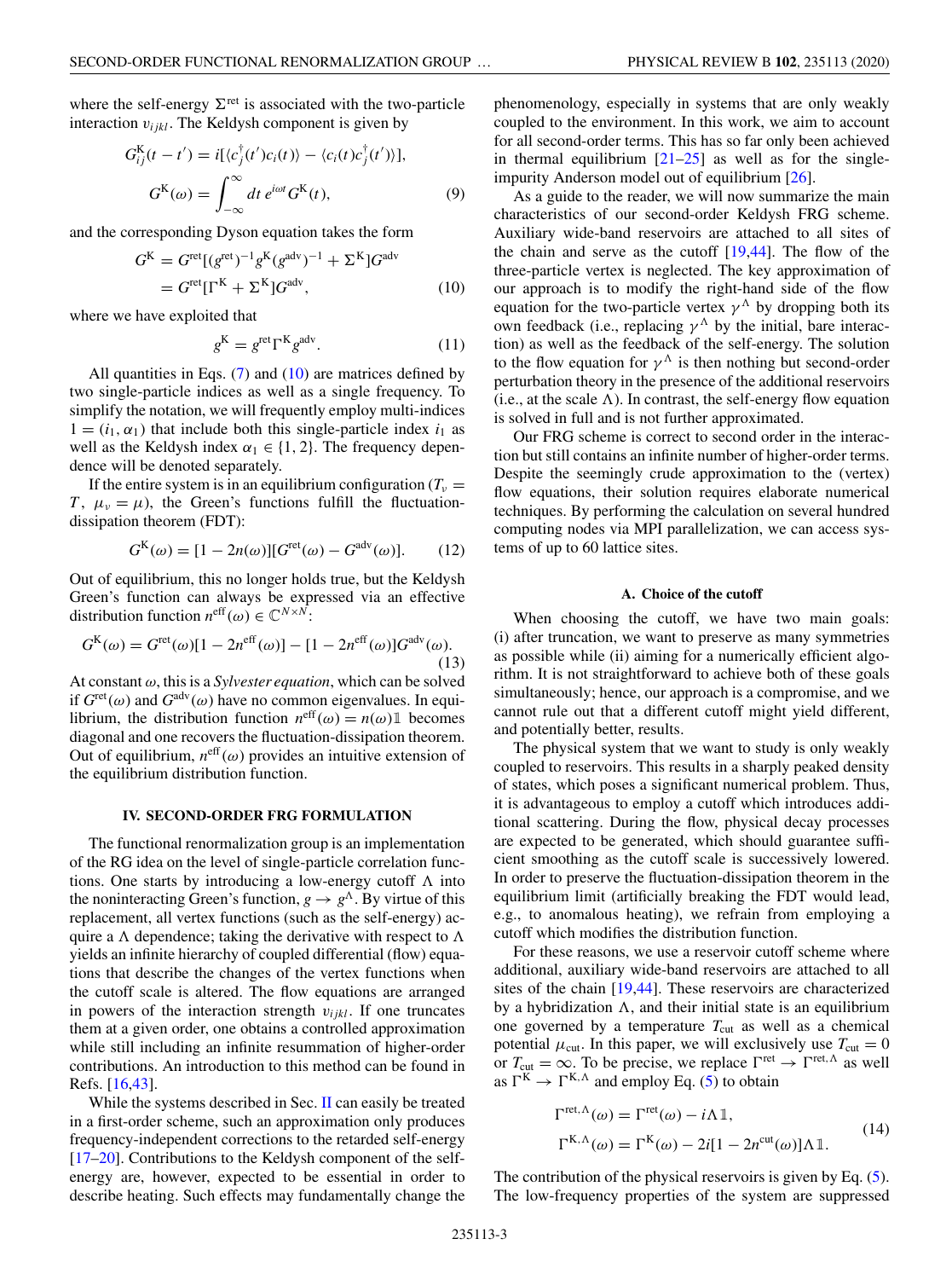<span id="page-3-0"></span>via Eq. [\(14\)](#page-2-0), which thus acts as an infrared cutoff. When the auxiliary reservoirs are decoupled  $(\Lambda = 0)$ , the original, physical system is recovered. This cutoff has the advantage that the Green's functions at finite flow parameter have the same form as physical Green's functions. This allows us to simplify the flow equations significantly and moreover guarantees that causality is conserved automatically [\[44\]](#page-13-0). The same holds true for the fluctuation-dissipation theorem in the equilibrium limit if the temperature and chemical potential of the auxiliary reservoirs are chosen identical to the physical ones,  $T_v = T_{\text{cut}} = T$ ,  $\mu_v = \mu_{\text{cut}} = \mu$ .

### **B. Self-energy flow equation**

The flow of the self-energy is given by [\[16,](#page-12-0)[43\]](#page-13-0)

$$
\partial_{\Lambda} \Sigma_{1'1}^{\Lambda}(\omega) = -\frac{i}{2\pi} \int d\Omega \sum_{22'} \gamma_{1'2'12}^{\Lambda}(\omega, \Omega, \omega, \Omega) S_{22'}^{\Lambda}(\Omega), \tag{15}
$$

where  $\gamma^{\Lambda}$  denotes the one-particle irreducible two-particle vertex function, and  $S^{\Lambda}$  is the single-scale propagator:

$$
S^{\Lambda}(\omega) = -G^{\Lambda}(\omega)\{\partial_{\Lambda}[g^{\Lambda}(\omega)^{-1}]\}G^{\Lambda}(\omega) = \partial_{\Lambda}^{*}G^{\Lambda}(\omega). \tag{16}
$$

Here,  $\partial_{\Lambda}^{*}$  indicates a derivative that acts only on the explicit  $\Lambda$  dependence of the cutoff (but not on  $\Sigma^{\Lambda}$ ). As a reminder, we note that the multi-indices  $1', 2', \ldots$  contain the singleparticle as well as the Keldysh indices. The retarded part of *S* takes the form

$$
S^{\text{ret}, \Lambda} = i G^{\text{ret}, \Lambda} G^{\text{ret}, \Lambda}, \tag{17}
$$

where we have used Eqs.  $(8)$  and  $(14)$ . The Keldysh component is given by

$$
S^{K,\Lambda} = S^{\text{ret},\Lambda} [\Gamma^{K,\Lambda} + \Sigma^{K,\Lambda}] G^{\text{adv},\Lambda}
$$
  
+ 
$$
G^{\text{ret},\Lambda} [\Gamma^{K,\Lambda} + \Sigma^{K,\Lambda}] S^{\text{adv},\Lambda}
$$
  
- 
$$
2i[1 - 2n^{\text{cut}}(\omega)] G^{\text{ret},\Lambda} G^{\text{adv},\Lambda},
$$
 (18)

where we have employed Eqs.  $(10)$  and  $(14)$ .

## **C. Vertex flow equation**

Our goal is to extend the functional renormalization group beyond leading order in a way that includes all second-order contributions but that is still numerically feasible. This will allow us to analyze the effect of inelastic processes and to understand how they modify the first-order behavior.

Time-translational invariance enforces energy conservation, and we can parametrize the frequency dependence of the two-particle vertex  $\gamma^{\Lambda}(\omega_1, \omega_2, \omega_1, \omega_2) = \gamma^{\Lambda}(\Pi, X, \Delta)$  via the variables

$$
\Pi = \omega_1 + \omega_2 = \omega_{1'} + \omega_{2'},
$$
  
\n
$$
X = \omega_{2'} - \omega_1 = \omega_2 - \omega_{1'},
$$
  
\n
$$
\Delta = \omega_{1'} - \omega_1 = \omega_2 - \omega_{2'}.
$$
\n(19)

The flow equation for the two-particle vertex function then reads

$$
\partial_{\Lambda} \gamma_{1'2'12}^{\Lambda}(\Pi, X, \Delta) = \frac{i}{2\pi} \int d\Omega \sum_{33'44'} \times \gamma_{1'2'34}^{\Lambda} \Big( \Pi, \Omega + \frac{X - \Delta}{2}, \Omega - \frac{X - \Delta}{2} \Big) S_{33'}^{\Lambda} \Big( \frac{\Pi}{2} - \Omega \Big) G_{44'}^{\Lambda} \Big( \frac{\Pi}{2} + \Omega \Big) \gamma_{3'4'12}^{\Lambda} \Big( \Pi, \frac{X + \Delta}{2} + \Omega, \frac{X + \Delta}{2} - \Omega \Big) \n+ \gamma_{1'4'32}^{\Lambda} \Big( \frac{\Pi + \Delta}{2} + \Omega, X, \frac{\Pi + \Delta}{2} - \Omega \Big) \Big[ S_{33'}^{\Lambda} \Big( \Omega - \frac{X}{2} \Big) G_{44'}^{\Lambda} \Big( \Omega + \frac{X}{2} \Big) \n+ G_{33'}^{\Lambda} \Big( \Omega - \frac{X}{2} \Big) S_{44'}^{\Lambda} \Big( \Omega + \frac{X}{2} \Big) \Big] \gamma_{3'2'14}^{\Lambda} \Big( \Omega + \frac{\Pi - \Delta}{2}, X, \Omega - \frac{\Pi - \Delta}{2} \Big) \n- \gamma_{1'3'14}^{\Lambda} \Big( \Omega + \frac{\Pi - X}{2}, \Omega - \frac{\Pi - X}{2}, \Delta \Big) \Big[ S_{33'}^{\Lambda} \Big( \Omega - \frac{\Delta}{2} \Big) G_{44'}^{\Lambda} \Big( \Omega + \frac{\Delta}{2} \Big) \n+ G_{33'}^{\Lambda} \Big( \Omega - \frac{\Delta}{2} \Big) S_{44'}^{\Lambda} \Big( \Omega + \frac{\Delta}{2} \Big) \Big] \gamma_{4'2'32}^{\Lambda} \Big( \frac{\Pi + X}{2} + \Omega, \frac{\Pi + X}{2} - \Omega, \Delta \Big) + O(U^3),
$$
\n(20)

where we already truncated the otherwise infinite hierarchy of differential equations by neglecting the flow of the three-particle vertex. This approximation is controlled in a perturbative sense and all terms neglected are at least of third order in the interaction  $v_{ijkl}$ , which we symbolically denote as  $O(U^3)$ .

ishing entries. Computing the right-hand side of an individual element is associated with a cost of  $O(N^4N_{\Omega})$  [\[45\]](#page-13-0), resulting in a complexity class of

full 2nd-order fRG 
$$
\in O(N^8N_\Omega^4)
$$
 (21)

If the frequency space is discretized via a grid with  $N_{\Omega}$ points, the resulting two-particle vertex has  $O(N^4N_{\Omega}^3)$  nonvan-

to compute the flow of the two-particle vertex (the flow of the self-energy is significantly cheaper computationally). This is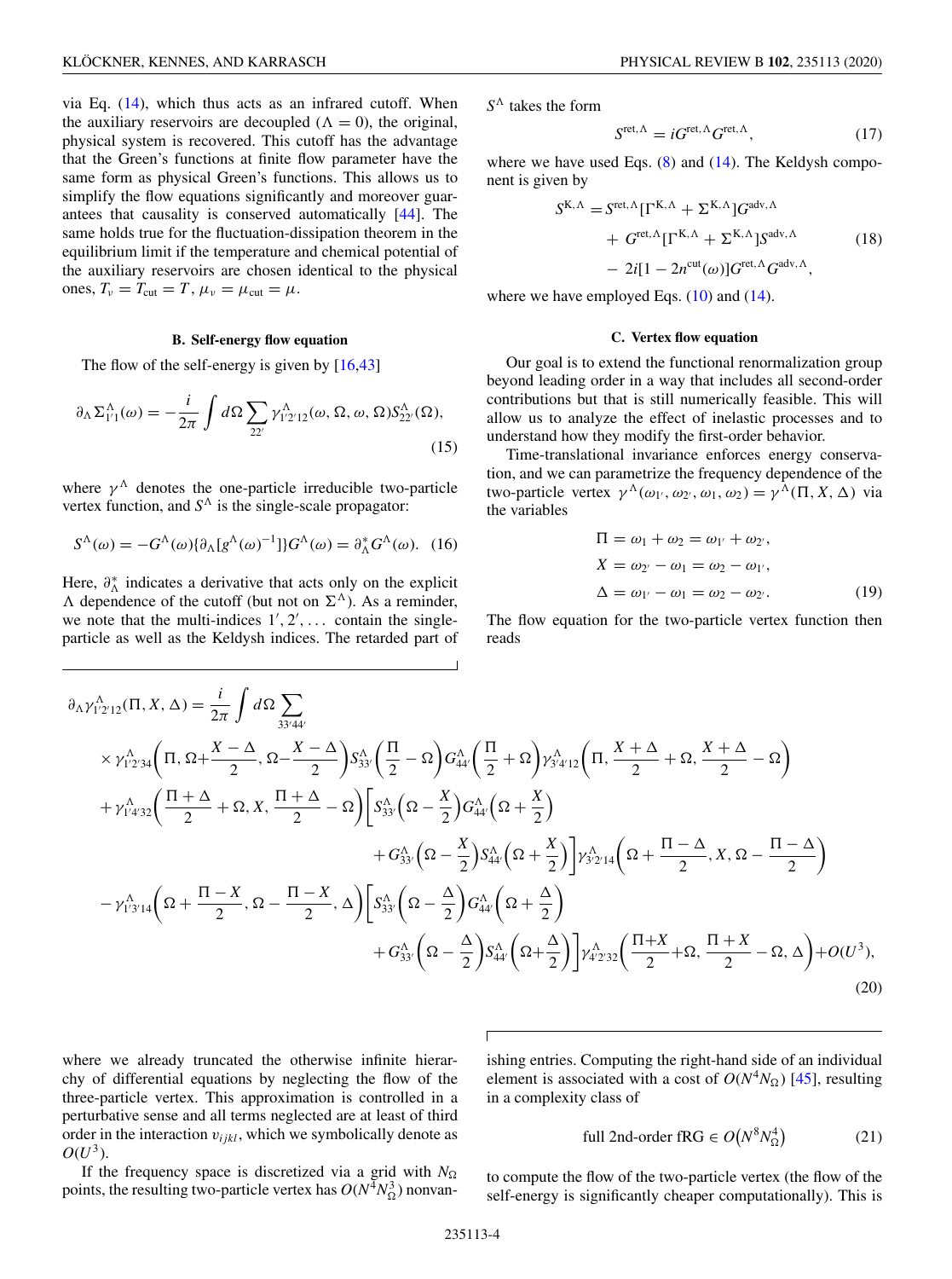<span id="page-4-0"></span>impractical even for small systems, and further approximations need to be devised. This will be the subject of Sec. IV E.

#### **D. Initial condition**

When the coupling to the reservoirs is large ( $\Lambda \rightarrow \infty$ ), the vertex functions can be obtained analytically:

$$
\Sigma_{i'i}^{\text{ret}, \Lambda \to \infty} = \frac{1}{2} \sum_{j} v_{i'jij}, \Sigma_{i'i}^{\text{K}, \Lambda \to \infty} = 0, \gamma_{1'2'12}^{\Lambda \to \infty} = \bar{v}_{1'2'12},
$$
\n(22)

where we introduced the Keldysh-space version of the twoparticle interaction

$$
\bar{v}_{1'2'12} = \begin{cases} \frac{1}{2} v_{i_1 i_2 i_1 i_2}, & \alpha_{1'} + \alpha_{2'} + \alpha_{1} + \alpha_{2} \text{ odd}, \\ 0, & \text{otherwise.} \end{cases}
$$
 (23)

The initial value of the retarded self-energy is frequencyindependent and can therefore be absorbed into the noninteracting Hamiltonian *h*.

#### **E. Simplification of the vertex flow equation**

As a first step to reduce the complexity of the vertex flow equation [\(20\)](#page-3-0), we replace  $\gamma^{\Lambda}$  with its initial value  $\bar{v}$ on the right-hand side (i.e., we remove the feedback of the two-particle vertex into its own flow equation). As  $\gamma^A$  =  $\bar{v} + O(U^2)$ , this only generates an error of  $O(U^3)$ . The flow equation can then naturally be split up into three independent terms,  $\gamma^{\Lambda} = \bar{\nu} + \gamma^{p,\Lambda}(\Pi) + \gamma^{x,\Lambda}(X) + \gamma^{d,\Lambda}(\Delta)$ :

$$
\partial_{\Lambda} \gamma_{1'2'12}^{\text{p},\Lambda}(\Pi) = \frac{i}{2\pi} \int d\Omega \sum_{33'44'} \bar{v}_{1'2'34} S_{33'}^{\Lambda} G_{44'}^{\Lambda} \bar{v}_{3'4'12},
$$
  
\n
$$
\partial_{\Lambda} \gamma_{1'2'12}^{\text{x},\Lambda}(X) = \frac{i}{2\pi} \int d\Omega \sum_{33'44'} \bar{v}_{1'4'32} \Big[ S_{33'}^{\Lambda} G_{44'}^{\Lambda} + G_{33'}^{\Lambda} S_{44'}^{\Lambda} \Big] \bar{v}_{3'2'14},
$$
  
\n
$$
\partial_{\Lambda} \gamma_{1'2'12}^{\text{d},\Lambda}(\Delta) = \frac{-i}{2\pi} \int d\Omega \sum_{33'44'} \bar{v}_{1'3'14} \Big[ S_{33'}^{\Lambda} G_{44'}^{\Lambda} + G_{33'}^{\Lambda} S_{44'}^{\Lambda} \Big] \bar{v}_{4'2'32}, \tag{24}
$$

with the initial condition being  $\gamma^{\alpha,\Lambda\to\infty} = 0$ ,  $\alpha = \rho$ , x, d. We have omitted the frequency arguments of  $S^{\Lambda}$  and  $G^{\Lambda}$ ; they are given explicitly in Eq.  $(20)$ . The flow equation of the selfenergy, which is not subject to any further approximations, can be decomposed correspondingly:

$$
\partial_{\Lambda} \Sigma_{1'1}^{\Lambda}(\omega) = -\frac{i}{2\pi} \int d\Omega \sum_{22'} S_{22'}^{\Lambda}(\Omega)
$$
  
 
$$
\times \left[ \bar{v}_{1'2'12} + \gamma_{1'2'12}^{\mathbf{p},\Lambda}(\Omega + \omega) + \gamma_{1'2'12}^{\mathbf{x},\Lambda}(\Omega - \omega) + \gamma_{1'2'12}^{\mathbf{d},\Lambda}(0) \right].
$$
 (25)

Note that  $\gamma^{d,\Lambda}(\Delta)$  is only needed at  $\Delta = 0$ .

Second, we remove the self-energy feedback on the righthand side of the flow equation for the two-particle vertex by replacing  $G^{\Lambda} \to g^{\Lambda}$  as well as  $S^{\Lambda} \to s^{\Lambda} = \partial_{\Lambda} g^{\Lambda}$ , which again only introduces errors of  $O(U^3)$ . At first sight, this might appear to make the problem more complicated from a numerical perspective as without feeding back the inelastic contributions of the self-energy, the Green's functions might be sharply peaked and evaluating the integrals might become more difficult. However, our approximation allows us to analytically integrate the flow equations. By exploiting that  $\partial_{\Lambda} g_{3}^{\Lambda} g_{44'}^{\Lambda} =$  $s_{33'}^{\Lambda} g_{44'}^{\Lambda} + g_{33'}^{\Lambda} s_{44'}^{\Lambda}$  as well as  $\bar{v}_{1'2'12} = -\bar{v}_{2'112} = -\bar{v}_{1'2'21}$  and

by renaming  $\Omega \to -\Omega$  in the case of  $\gamma^{p,\Lambda}$ , we obtain

$$
\gamma_{1'2'12}^{p,\Lambda}(\Pi) = \frac{i}{4\pi} \int d\Omega \sum_{33'44'} g_{33'}^{\Lambda} \left(\frac{\Pi}{2} - \Omega\right) g_{44'}^{\Lambda} \left(\frac{\Pi}{2} + \Omega\right)
$$
  

$$
\times \bar{v}_{1'2'34} \bar{v}_{3'4'12},
$$
  

$$
\gamma_{1'2'12}^{\chi,\Lambda}(\overline{X}) = \frac{i}{2\pi} \int d\Omega \sum_{33'44'} g_{33'}^{\Lambda} \left(\Omega - \frac{\overline{X}}{2}\right) g_{44'}^{\Lambda} \left(\Omega + \frac{\overline{X}}{2}\right)
$$
  

$$
\times \bar{v}_{1'4'32} \bar{v}_{3'2'14},
$$
  

$$
\gamma_{1'2'12}^{d,\Lambda}(\Delta) = \frac{-i}{2\pi} \int d\Omega \sum_{33'44'} g_{33'}^{\Lambda} \left(\Omega - \frac{\Delta}{2}\right) g_{44'}^{\Lambda} \left(\Omega + \frac{\Delta}{2}\right)
$$
  

$$
\times \bar{v}_{1'3'14} \bar{v}_{4'2'32}. \tag{26}
$$

Equation  $(26)$  is nothing but the perturbation-theory result for the two-particle vertex in the presence of a finite flow parameter  $\Lambda$ . The cutoff enters in the bare Green's functions  $g^{\Lambda}$ .

While at  $T = 0$  some components of the Green's functions and single-scale propagators are discontinuous, this is not true for the vertex functions, which one can understand as follows: The right-hand side of the flow equations  $(26)$  is governed by a convolution of two functions  $g^{\Lambda}$  that decay sufficiently quickly for large frequencies; this yields a continuous function.

The new flow equations  $(26)$  each depend on a single frequency (and not on three frequencies), which drastically simplifies calculations. In addition, the dependence on the single-particle indices is reduced:

$$
v_{i_{1'}i_{2'}\bullet\bullet} = 0 \lor v_{\bullet \bullet i_1 i_2} = 0 \Rightarrow \gamma_{1'2'12}^{p,\Lambda}(\Pi) = 0,
$$
  

$$
v_{i_{1'}\bullet i_2} = 0 \lor v_{\bullet i_2 i_1 \bullet} = 0 \Rightarrow \gamma_{1'2'12}^{x,\Lambda}(X) = 0,
$$
  

$$
v_{i_{1'}\bullet i_1 \bullet} = 0 \lor v_{\bullet i_2 \bullet i_2} = 0 \Rightarrow \gamma_{1'2'12}^{d,\Lambda}(\Delta) = 0.
$$
 (27)

This follows directly from Eq. (26); e.g.,  $\gamma_{1'2'12}^{p,\Lambda}$  contains a term  $v_{1'2'34}$  and thus vanishes for those indices 1', 2' where  $v_{1'2'34}$  = 0. For a nearest-neighbor interaction, Eq. (27) simplifies to (other short-ranged interactions follow similarly)

$$
\gamma_{1'2'12}^{p,\Lambda}(\Pi) = 0 \quad \forall |i_{1'} - i_{2'}| \neq 1 \lor |i_1 - i_2| \neq 1,
$$
  
\n
$$
\gamma_{1'2'12}^{x,\Lambda}(X) = 0 \quad \forall |i_{1'} - i_2| > 1 \lor |i_{2'} - i_1| > 1,
$$
  
\n
$$
\gamma_{1'2'12}^{d,\Lambda}(\Delta) = 0 \quad \forall |i_{1'} - i_1| > 1 \lor |i_{2'} - i_2| > 1.
$$
 (28)

By virtue of Eqs. (27) and (28), only  $O(N^2)$  terms are generated in each channel  $\gamma^{\alpha,\Lambda}$ ,  $\alpha = p$ , x, d, of the vertex flow equation  $(26)$ . Moreover, the summation over the singleparticle indices  $i_3$ ,  $i_3$ ,  $i_4$ , and  $i_4$  in Eq. (26) only involves a limited number of terms and does not scale with *N*. The numerical cost of computing  $\gamma^{\Lambda}$  at a given  $\Lambda$  is then given by

$$
\underbrace{O(N^2 N_{\Omega})}_{\text{Excomponents integration}} \underbrace{O(N_{\Omega})}_{\text{the components} \text{integration}}.
$$
 (29)

This does not include the cost of computing the Green's functions  $g^{\Lambda}$ , which is expected to scale like  $O(N^3 N_{\Omega})$  and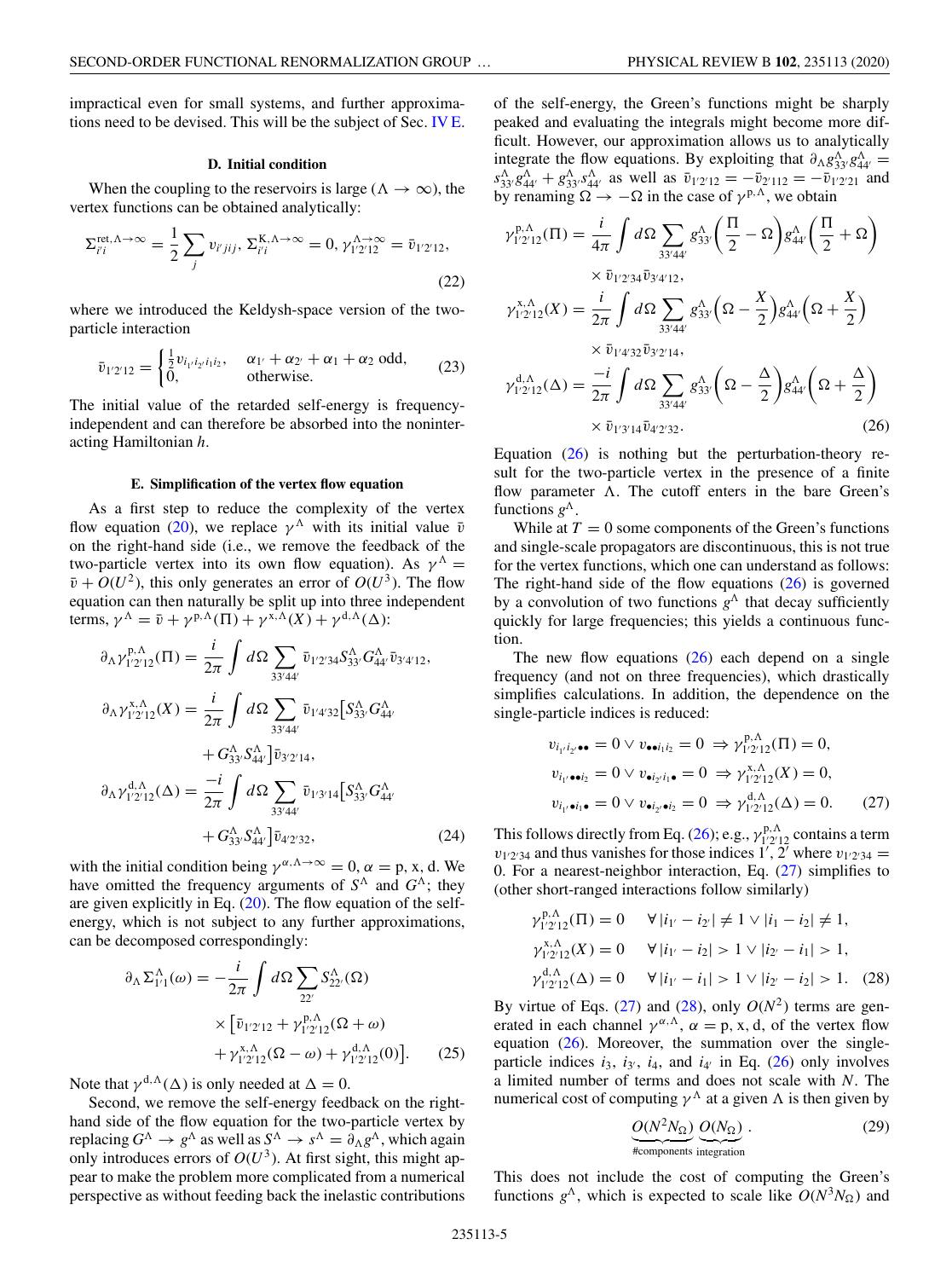<span id="page-5-0"></span>which should be done beforehand. While Eqs. [\(26\)](#page-4-0) can be solved numerically, it turns out to be more efficient to employ a semianalytical solution, which we will discuss in the next section.

### **F. Analytically computing the perturbative two-particle vertex**

We will now derive a semianalytic way to determine the right-hand side of Eq. [\(26\)](#page-4-0) at a given value of the flow parameter  $\Lambda$ . To improve readability, we use the shorthand notation for the effective (retarded) Hamiltonian

$$
\bar{h} = h + \Gamma^{\text{ret}, \Lambda},\tag{30}
$$

where  $\Gamma^{\text{ret}, \Lambda}$  has been defined in Eq. [\(14\)](#page-2-0) and is frequencyindependent for the case of physical wide-band reservoirs that we focus on exclusively [see Eq.  $(5)$ ]. As  $\bar{h}$  is not Hermitian, it has separate left and right eigensystems:

$$
\bar{h}|q\rangle = \lambda_q|q\rangle, \quad \langle \bar{q}|\bar{h} = \langle \bar{q}|\lambda_q. \tag{31}
$$

The positivity of  $\Gamma^{\text{ret}, \Lambda}$  ensures that  $\text{Im}(\lambda_q) < 0 \ \forall q$ . We can now rewrite the noninteracting retarded and advanced Green's functions as

$$
g^{\text{ret},\Lambda}(\omega) = \frac{1}{\omega - \bar{h}} = \sum_{q} \frac{1}{\omega - \lambda_q} |q\rangle \langle \bar{q}| = \sum_{q} \frac{1}{\omega - \lambda_q} Q_q,
$$
  

$$
g^{\text{adv},\Lambda}(\omega) = \frac{1}{\omega - \bar{h}^{\dagger}} = \sum_{q} \frac{1}{\omega - \lambda_q^*} |\bar{q}\rangle \langle q| = \sum_{q} \frac{1}{\omega - \lambda_q^*} Q_q^{\dagger},
$$
(32)

where we introduced the matrix  $Q_q = |q\rangle \langle \bar{q}|$ . Next, we simplify the Keldysh Green's function  $g^{K,\Lambda}(\omega)$ . By virtue of Eq. [\(13\)](#page-2-0),  $g^{K,\Lambda}(\omega)$  can be expressed in terms of an effective distribution function  $n<sup>eff</sup>(\omega)$ , which can be related to the hybridization  $\Gamma^{K,\Lambda}$  via the Dyson equation [\(11\)](#page-2-0):

$$
g^{K,\Lambda} = g^{\text{ret},\Lambda} \Gamma^{K,\Lambda} g^{\text{adv},\Lambda}
$$
  
=  $g^{\text{ret},\Lambda} (1 - 2n^{\text{eff}}) - (1 - 2n^{\text{eff}}) g^{\text{adv},\Lambda}$  (33)  

$$
\Leftrightarrow \Gamma^{K,\Lambda} = \bar{h} (1 - 2n^{\text{eff}}) - (1 - 2n^{\text{eff}}) \bar{h}^{\dagger}.
$$

All the reservoirs contribute additively to  $n<sup>eff</sup>$ , and the only frequency dependence stems from the Fermi functions  $n^{\nu}(\omega)$ and  $n^{\text{cut}}(\omega)$ . The effective distribution function can thus be expressed in terms of frequency-independent operators  $\eta_{\nu}$  and  $\eta_{\text{cut}}$ :

$$
1 - 2n^{\text{eff}}(\omega) = \sum_{\alpha = \nu, \text{cut}} \eta_{\alpha} [1 - 2n^{\alpha}(\omega)]
$$

$$
= \sum_{\substack{\alpha = \nu, \text{cut} \\ T_{\alpha} = 0}} \eta_{\alpha} \text{sgn}(\omega - \mu_{\alpha}), \tag{34}
$$

where we have used that each of the reservoirs is held at either zero or infinite temperature. By comparing Eqs.  $(5)$ ,  $(33)$ , and (34), we obtain

$$
-2i\Gamma^{\nu} = \bar{h}\eta_{\nu} - \eta_{\nu}\bar{h}^{\dagger}, \quad -2i\Lambda \mathbb{1} = \bar{h}\eta_{\rm cut} - \eta_{\rm cut}\bar{h}^{\dagger}.
$$
 (35)

The resulting equations are of a Sylvester form and can be solved via the Bartels-Stewart algorithm [\[46\]](#page-13-0). Note that a unique solution for  $n^{\text{eff}}$  exists if and only if  $\bar{h}$  has no real eigenvalues, which is equivalent to the statement that all degrees of freedom have a decay channel into one of the reservoirs.

Using Eqs.  $(32)$  and  $(33)$ , we can now express all the terms appearing on the right-hand side of Eq. [\(26\)](#page-4-0) via complexvalued integrals. A specific example is given by

$$
\int d\Omega g_{i_3i_3}^{\text{ret},\Lambda}(\pm \Omega) g_{i_4i_4}^{\text{K},\Lambda}(\Omega + \omega)
$$
\n
$$
= \int d\Omega \sum_{q_1} \frac{1}{\pm \Omega - \lambda_{q_1}} (Q_{q_1})_{i_3i_3} \sum_{q_2} \sum_{\alpha} \text{sgn}(\Omega + \omega - \mu_{\alpha})
$$
\n
$$
\times \left[ \frac{1}{\Omega + \omega - \lambda_{q_2}} (Q_{q_2} \eta_{\alpha})_{i_4i_4} - \frac{1}{\Omega + \omega - \lambda_{q_2}^*} (\eta_{\alpha} Q_{q_2}^{\dagger})_{i_4i_4} \right]
$$
\n
$$
= \pm \sum_{q_1q_2} \sum_{\alpha} (Q_{q_1} \otimes Q_{q_2} \eta_{\alpha})_{i_3i_3i_4i_4} f_1(\pm \lambda_{q_1}, \lambda_{q_2} - \omega, \mu_{\alpha})
$$
\n
$$
- (Q_{q_1} \otimes \eta_{\alpha} Q_{q_2}^{\dagger})_{i_3i_3i_4i_4} f_1(\pm \lambda_{q_1}, \lambda_{q_2}^* - \omega, \mu_{\alpha}), \tag{36}
$$

where  $\omega \in \{\Pi, X, \Delta\}$ , we have shifted the integration variable  $\Omega$ , and introduced

$$
f_1(a, b, \mu) = \int d\Omega \frac{1}{\Omega - a} \frac{1}{\Omega - b} \text{sgn}(\Omega - \mu).
$$
 (37)

Importantly, the frequency integrals  $f_1$  in Eq. (36) do not depend on the single-particle indices  $i_3$ ,  $i_3$ ,  $i_4$ ,  $i_4$  and can be computed analytically. A detailed account of this and of how to treat all other terms appearing on the right-hand side of Eq. [\(26\)](#page-4-0) can be found in the Appendix.

The complexity of calculating the two-particle vertex for a given value of  $\Lambda$  using this strategy has a drastically different, and in some cases favorable, scaling:

$$
\underbrace{O(N^2N_{\Omega})}_{\text{#components}} \underbrace{O(N^2)}_{q_{1,2} \text{ summation}}.
$$
 (38)

The main advantage compared to Eq.  $(29)$  is the reduction from  $O(N_2^2)$  to  $O(N_2)$  by avoiding the numerical calculation of the integrals; this is achieved at the cost of an additional internal summation over  $N^2$  entries. Note that to obtain this complexity class, it is essential to first compute and store all  $Q_q$ ,  $\eta_\alpha$ ,  $Q_q \eta_\alpha$ ,  $\eta_\alpha Q_q$  for a given  $\Lambda$ .

### **G. Frequency integrations**

*Discretization of the self-energy*. We just illustrated that the frequency integration on the right-hand side of Eq. [\(26\)](#page-4-0) can be carried out analytically. The integral that appears in the selfenergy flow equation  $(25)$ , however, needs to be performed numerically. It is thus necessary to discretize the frequency argument of  $\Sigma^{\Lambda}(\omega)$ . In this work, we employ a fixed, equidistant frequency grid and assume that the self-energy is stepwise constant between grid points. We explicitly tested that our results are converged with respect to to the grid parameters such as its number of elements  $N_{\Omega}$ , its spacing, and its largest frequency.

At the beginning (end) of the flow, the single-scale propagator as well as the two-particle vertex decay on a scale given by the coupling  $\Lambda$  to the auxiliary reservoir (by the physical bandwidth); hence, they need to be evaluated for large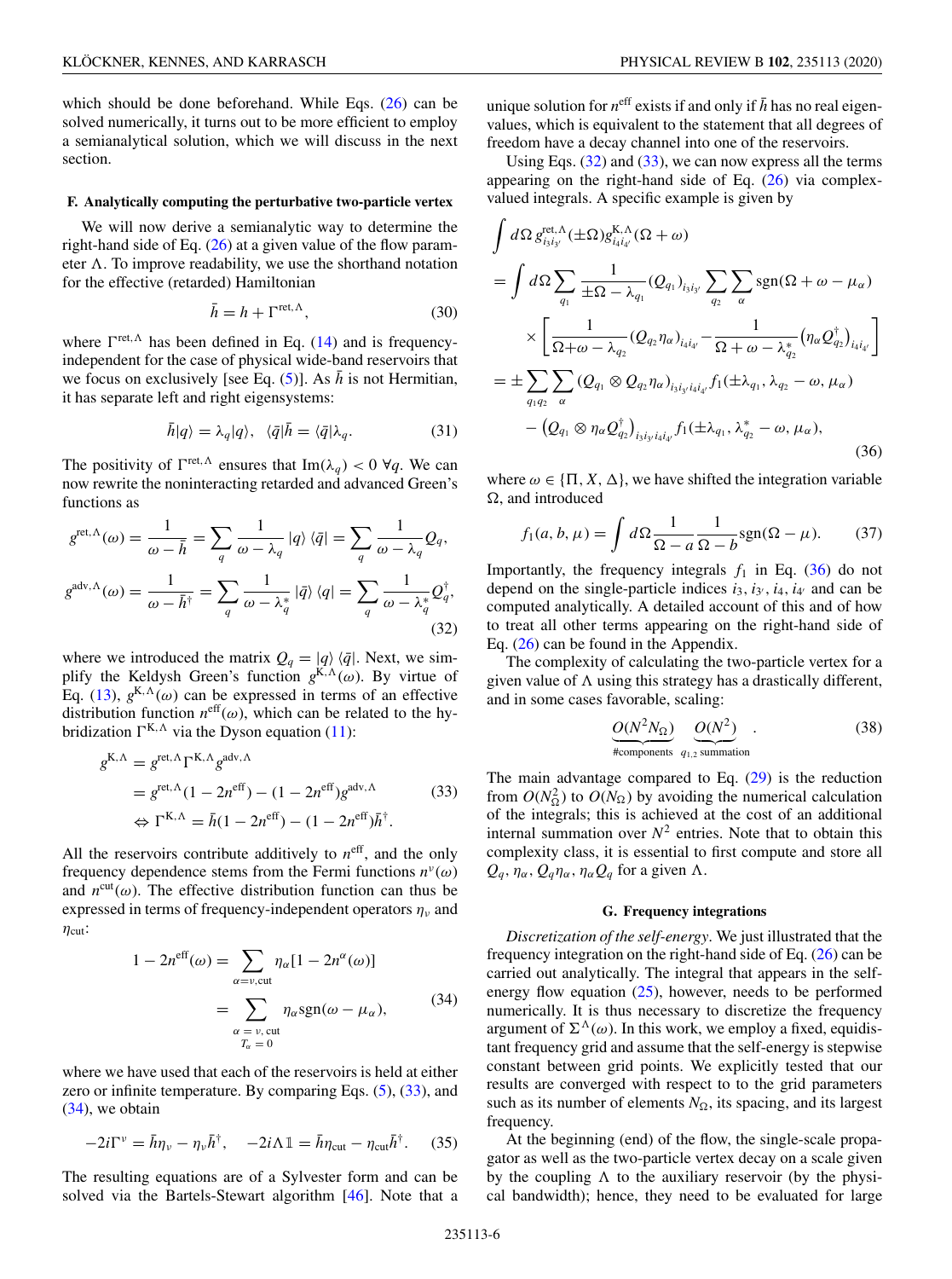<span id="page-6-0"></span>frequencies (for frequencies on the scale of the bandwidth) [\[47\]](#page-13-0). In order to avoid having to adapt the grid during the solution of the flow equations, we note that the first-order contribution to the self-energy is frequency-independent and thus  $\Sigma_{1/1}^{\Lambda}(\omega) - \Sigma_{1/1}^{\Lambda}(\omega') \sim O(U^2)$ . We can therefore always approximate the self-energy at arbitrarily large frequencies by its value at the largest frequency in our grid; this only leads to errors in  $O(U^3)$ .

*Indefinite integrals*. After discretizing the self-energy, the integral in Eq.  $(25)$  can be performed numerically; we employ the "runge\_kutta\_cash\_karp54" implementation provided by Boost [\[48\]](#page-13-0). The indefinite integral is recast as

$$
\int_{-\infty}^{\infty} d\omega f(\omega) = \int_{-A}^{A} d\omega f(\omega) + \int_{-\frac{1}{A}}^{\frac{1}{A}} \frac{d\eta}{\eta^2} f\left(\frac{1}{\eta}\right),\qquad(39)
$$

where we substituted  $\eta = \frac{1}{\omega}$  in the last term. Those terms in Eq. [\(25\)](#page-4-0) that involve a Keldysh Green's function feature discontinuities at every chemical potential  $\mu_{\nu}$  and  $\mu_{\text{cut}}$  of any of the zero-temperature reservoirs. It is most efficient to split up the corresponding integrals such that none of them contains a discontinuity.

*Lookup tables for vertex functions*. The two-particle vertex functions  $\gamma^{p,\Lambda}(\Omega + \omega)$  and  $\gamma^{x,\Lambda}(\Omega - \omega)$  that appear on the right-hand side of the self-energy flow equation [\(25\)](#page-4-0) need to be evaluated for  $N_{\Omega}^2$  different frequency arguments in order to perform the convolution. Since the analytical approach outlined in Sec. [IV F](#page-5-0) is numerically expensive, it is favorable to compute a lookup table for  $\gamma^{p,\Lambda}$  and  $\gamma^{x,\Lambda}$  on a given set of frequencies beforehand; it is efficient to (ab)use an integration routine to determine an optimal grid. In between grid points, the vertex functions are determined using a cubic spline interpolation. We made sure that our results are independent of the grid parameters.

It is important to point out that the number of grid points needed to faithfully approximate the vertex functions does not necessarily scale with the system size *N*. We will come back to this issue in Sec. [V.](#page-7-0)

### **H. Numerical details, parallelization**

There are two reasons to devise a parallelized scheme to solve the FRG flow equations. First, the computational effort to treat large systems of  $O(50)$  sites is significant, and the wall-time performance can be enhanced greatly using parallelization. Second, the lookup table for the entire vertex function takes up large amounts of memory and cannot be stored on a single machine [\[49\]](#page-13-0). We aim at using MPI parallelization over hundreds of computing nodes, and it is essential to minimize the necessary communication between different machines.

The main idea is to calculate the right-hand side of  $\partial_{\Lambda} \Sigma_{1}^{\Lambda}(\omega)$  in parallel by splitting up the indices 1', 1 into appropriate sets, which are handled by individual nodes. To be precise, we proceed as follows:

(1) At a given  $\Lambda$ , calculate the eigenvalues  $\lambda_q$  and eigenvectors  $|q\rangle$ ,  $\langle \bar{q}|\right)$  of *h* [see Eq. [\(31\)](#page-5-0)], determine  $\eta_{\alpha}$  via Eqs. [\(33\)](#page-5-0) and [\(34\)](#page-5-0), and compute the products  $\eta_{\alpha} Q_q$  and  $Q_q \eta_{\alpha} \forall q, \alpha$ ,  $Q_q = |q\rangle \langle \bar{q}|.$ 

(2) Split up the indices 1 , 1 into disjoint sets (see below). On each node, compute the right-hand side of the self-energy flow equation [\(25\)](#page-4-0) for a given set and for all frequencies  $\omega$ . To this end, perform the following steps:

 $(3a)$  Start a loop over the indices 2 and 2' that appear on the right-hand side of Eq.  $(25)$ ; these loops only contain a finite (small) number of terms  $\gamma_{1'2'12}^{p,\Lambda}$  and  $\gamma_{1'2'12}^{x,\Lambda}$  via Eqs. [\(27\)](#page-4-0) and [\(28\)](#page-4-0).

(3b) Perform the  $\Omega$  integrals that involve  $\gamma_{1'2'12}^{p/x,\Lambda}(\Omega \pm \omega)$ numerically;  $\gamma_{1'12'2}^{d,\Lambda}$  is only needed at zero frequency. To this end, first calculate a frequency lookup table for  $\gamma_{1'2'12}^{p/x,\Lambda}(\tilde{\omega})$ . For a fixed  $\tilde{\omega}$ , proceed as follows:

(3c) Evaluate Eq.  $(26)$  in the spirit of Eq.  $(36)$ ; see also the Appendix. In particular,

- (I) loop over  $q_{1,2}$  and  $\alpha$ ,
	- (i) compute  $f_{0,1,2}$  analytically,
	- (ii) sum over 3, 3 , 4, 4 , restrict single-particle sums via Eqs.  $(27)$  and  $(28)$ .

The computational bottleneck of the FRG algorithm is the calculation of the two-particle vertex [see Eq.  $(38)$ ], i.e., establishing the lookup table for  $\gamma_{1'2'12}^{p/x,\Lambda}(\tilde{\omega})$  in step 3c. If the indices 1 , 1 are grouped such that within one set the single-particle parts  $i_{1'}$  and  $i_1$  are chosen from the same spatial region, Eqs.  $(27)$  and  $(28)$  restrict  $i_2$  and  $i_2$  to (roughly) the same region. Thus, each node needs to compute the lookup table for (roughly) disjoint sets of indices 1', 2', 1, 2, rendering parallelization highly efficient. Note that while  $\gamma_{1'2'12}^{d,\Lambda}$  is required for  $O(N)$  values of  $2'$ , 2 on every machine, it only enters at zero frequency.

The only quantity that needs to be sent across nodes is the self-energy, which feeds back into its own flow equation  $(25)$ . Note that the corresponding amount of data is small, and MPI parallelization is highly efficient.

### **I. Perturbation theory**

Within the FRG scheme used in this work, the two-particle vertex is computed in second-order perturbation theory in  $\bar{v}$ . This is achieved by neglecting the feedback of both the self-energy and the two-particle vertex within the original flow equation  $(20)$ ; the result is given in Eq.  $(26)$ . As a reference, we now illustrate how to calculate the self-energy within perturbation theory in an easy fashion using the existing FRG formalism.

The first-order contribution to the self-energy can be obtained by replacing the single-scale propagator as well as the two-body vertex on the right-hand side of Eq.  $(25)$  by their lowest-order expansion ( $s^{\Lambda}$  and  $\bar{v}$ , respectively) and by integrating the resulting equation [\[50\]](#page-13-0):

$$
\Sigma_{1'1}^{1PT,\Lambda}(\omega) = -\frac{i}{2\pi} \int d\Omega \sum_{22'} g_{22'}^{\Lambda}(\Omega) \bar{v}_{1'2'12}. \tag{40}
$$

In order to generalize this to second order, we compute the leading-order expansion of the single-scale propagator:

$$
S^{\Lambda} = \partial_{\Lambda}^{*} G^{\Lambda} = \partial_{\Lambda}^{*} [g^{\Lambda} + g^{\Lambda} \Sigma^{1PT, \Lambda} g^{\Lambda} + O(U^{2})]
$$
  
=  $s^{\Lambda} + g^{\Lambda} \Sigma^{1PT, \Lambda} s^{\Lambda} + s^{\Lambda} \Sigma^{1PT, \Lambda} g^{\Lambda} + O(U^{2})$   
=  $s^{\Lambda} + O(U).$  (41)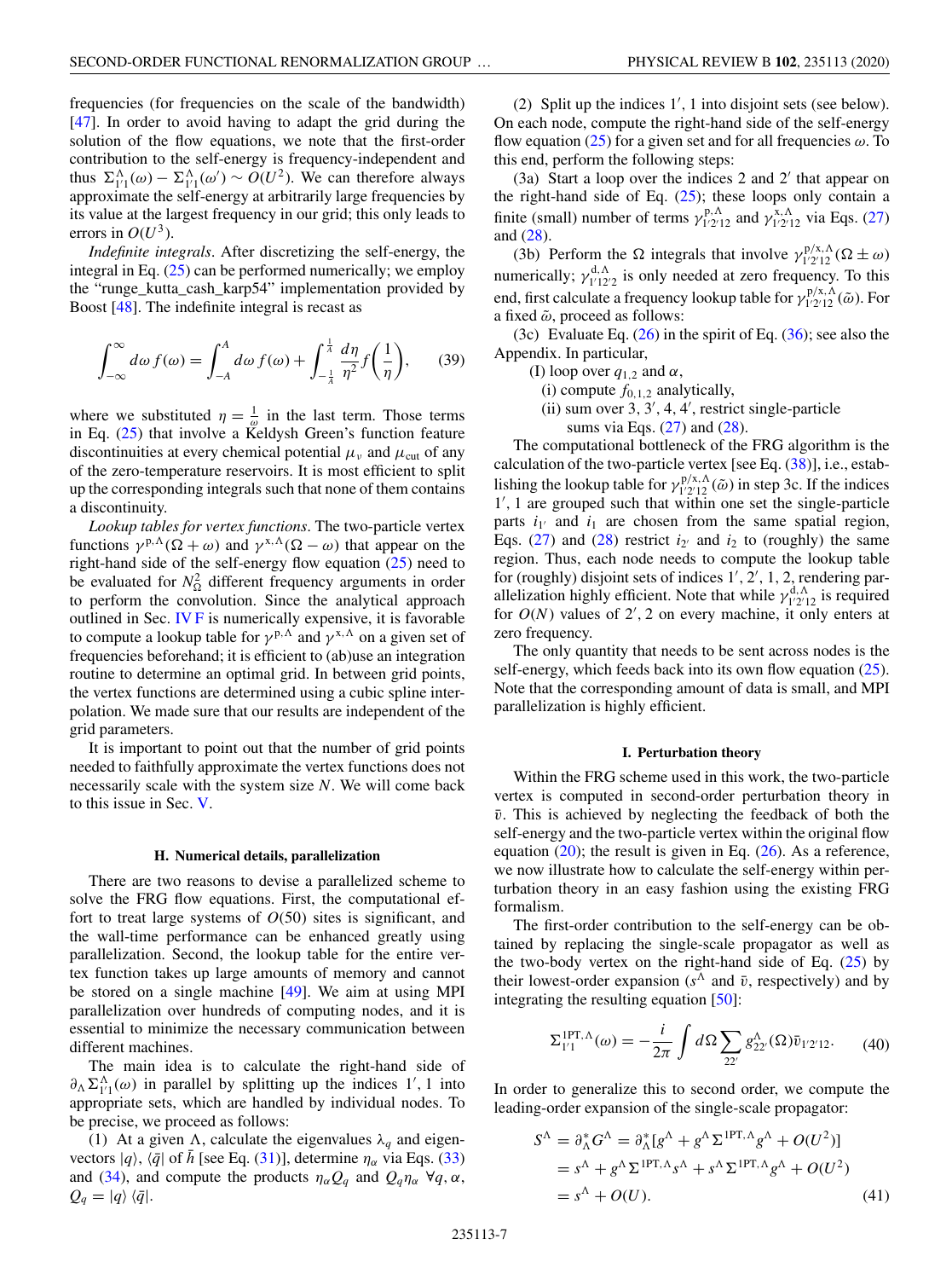<span id="page-7-0"></span>Since  $\gamma^{p/x/d,\Lambda} \sim U^2$ , the second-order contribution to the right-hand side of Eq. [\(25\)](#page-4-0) that is associated with the *x* and *p* channel is given by

$$
-\frac{i}{2\pi} \int d\Omega \sum_{22'} s_{22'}^{\Lambda}(\Omega) \left[ \gamma_{1'2'12}^{\mathbf{p},\Lambda}(\Omega+\omega) + \gamma_{1'2'12}^{\mathbf{x},\Lambda}(\Omega-\omega) \right]
$$

$$
= -\partial_{\Lambda} \frac{i}{2\pi} \int d\Omega \sum_{22'} g_{22'}^{\Lambda}(\Omega) \left[ \gamma_{1'2'12}^{\mathbf{p},\Lambda}(\Omega+\omega) \right].
$$
(42)

The derivative in the last line acts on  $g^{\Lambda}$  as well as on  $\gamma^{p,\Lambda}$ , which yields the first and second term in the first line, respectively. The latter becomes clear if we use Eq.  $(26)$  and rename indices as well as the integration variables. Next, we discuss the second-order contributions to the right-hand side of Eq. [\(25\)](#page-4-0) that is attributed to the *d* channel as well as to the single-scale propagator:

$$
-\frac{i}{2\pi} \int d\Omega \sum_{22'} s_{22'}^{\Lambda}(\Omega) \gamma_{1'2'12}^{d,\Lambda}(0)
$$
  
+  $\left\{ s^{\Lambda} + g^{\Lambda} \Sigma^{1PT,\Lambda} s^{\Lambda} + s^{\Lambda} \Sigma^{1PT,\Lambda} g^{\Lambda} \right\}_{22'}(\Omega) \bar{v}_{1'2'12}$   
=  $-\partial_{\Lambda} \frac{i}{2\pi} \int d\Omega \sum_{22'} g_{22'}^{\Lambda}(\Omega) [\bar{v}_{1'2'12} + \gamma_{1'2'12}^{d,\Lambda}(0)],$  (43)

where we have plugged in Eq. [\(40\)](#page-6-0); the terms  $g^{\Lambda} \Sigma^{1PT, \Lambda} s^{\Lambda} \bar{v}$ can be identified with the term  $g^{\Lambda} \partial_{\Lambda} \gamma^{d,\Lambda}$  via Eq. [\(26\)](#page-4-0).

The second-order perturbation theory result for the selfenergy can now be obtained by modifying the right-hand side of Eq.  $(25)$  according to Eqs.  $(42)$  and  $(43)$  and by integrating with respect to  $\Lambda$ :

$$
\Sigma_{1'1}^{2PT,\Lambda}(\omega) = -\frac{i}{2\pi} \int d\Omega \sum_{22'} g_{22'}^{\Lambda}(\Omega) \times
$$

$$
\times \left[ \bar{v}_{1'2'12} + \gamma_{1'2'12}^{\mathbf{p},\Lambda}(\Omega + \omega) + \gamma_{1'2'12}^{\mathbf{d},\Lambda}(\Omega) \right]. (44)
$$

We reiterate that  $\gamma^{p/d,\Lambda}$  denote the two-particle vertices within second-order perturbation theory [see Eq. [\(26\)](#page-4-0)];  $\gamma^{x,\Lambda}$  does not appear separately. Note that Eq. (44) is completely general and holds even if the first-order contribution  $\sum_{i} P T_i \Lambda_i$  to the self-energy does not vanish [\[50\]](#page-13-0).

After plugging in the analytic expressions for  $\gamma^{p/d,\Lambda}$  derived in Sec. [IV F,](#page-5-0) the remaining frequency integral can be performed analytically using the techniques of the Appendix. While the ensuing expressions are lengthy, they are particularly helpful for large systems where the bare Green's functions are sharply peaked and numerical integrations become demanding.

# **V. APPLICATION TO 1D CHAINS**

Here, we want to study one-dimensional metallic systems driven out of their equilibrium state. These systems are interesting even within equilibrium as a Luttinger liquid state emerges at finite interactions, which replaces the noninteracting Fermi liquid picture and signals the onset of critical, collective behavior [\[51,52\]](#page-13-0). The so-called Tomonaga-Luttinger model—obtained by linearizing the dispersion of the electrons around the Fermi points—is the standard



FIG. 1. Pictorial representation of the system employed in Sec. V. We consider a tight-binding chain (*N* sites) of spinless fermions with a nearest-neighbor hopping *t* and a nearest-neighbor interaction *U*. The chain is end-coupled to wide-band reservoirs. The reservoirs are characterized by a hybridization  $\Gamma$  and are initially in thermal equilibrium at zero temperature and with chemical potentials  $\mu_{L,R}$ .

paradigm to understand the low-energy behavior of such systems [\[53–55\]](#page-13-0). However, motivating the Tomonaga-Luttinger model outside of the equilibrium (low-energy) realm becomes ambiguous. Recently, studies tried to extend its predictive power to out-of-equilibrium setups by taking into account nonlinear contributions due to the band curvature. This phenomenology was coined nonlinear Luttinger liquids, and interesting predictions with respect to nonequilibrium critical behavior have been made  $[56,57]$ . However, due to the ambiguity of the low-energy assumption outside of equilibrium, these studies require a firm benchmark based on microscopic model calculations—a goal that our FRG algorithm was set up to contribute to.

# **A. Model**

We consider a one-dimensional lattice of spinless fermions end-coupled to leads, which act as particle reservoirs. We will restrict ourselves to the simplest case described by the Hamiltonian

$$
H_{\text{chain}} = H_{\text{tb}} + H_{\text{int}},
$$
  
\n
$$
H_{\text{tb}} = t \sum_{n=1}^{N-1} c_n^{\dagger} c_{n+1} + \text{H.c.},
$$
  
\n
$$
H_{\text{int}} = U \sum_{n=1}^{N-1} \left( c_n^{\dagger} c_n - \frac{1}{2} \right) \left( c_{n+1}^{\dagger} c_{n+1} - \frac{1}{2} \right), \quad (45)
$$

where *N* denotes the number of sites in the interacting chain, and *t* and *U* are the strength of the nearest-neighbor hopping and interaction, respectively. Unless mentioned otherwise, we always set  $t = 1$ . Two wide-band reservoirs ( $N_{res} = 2$ ) that we refer to as *left*  $(1 = L)$  and *right*  $(2 = R)$  are coupled to the ends of the chain and are characterized by the hybridization function

$$
\Gamma_{ij}^{1,\text{ret}} = -i\Gamma_{ij}^{L} = -i\Gamma \delta_{i,1} \delta_{j,1},
$$
  
\n
$$
\Gamma_{ij}^{2,\text{ret}} = -i\Gamma_{ij}^{R} = -i\Gamma \delta_{i,N} \delta_{j,N}.
$$
\n(46)

Initially, the reservoirs are prepared in thermal equilibrium at zero temperature  $(T_v = 0)$  and with chemical potentials  $\mu_1 = \mu_L$ ,  $\mu_2 = \mu_R$ . A pictorial representation of the system is shown in Fig. 1.

Before we discuss the results, we briefly turn to a particularity specific to the model, which is relevant for the numerical efficiency of our algorithm. In the absence of interactions, the system is perfectly coherent in the extended region between the reservoirs; the typical coherence time grows with *N*. This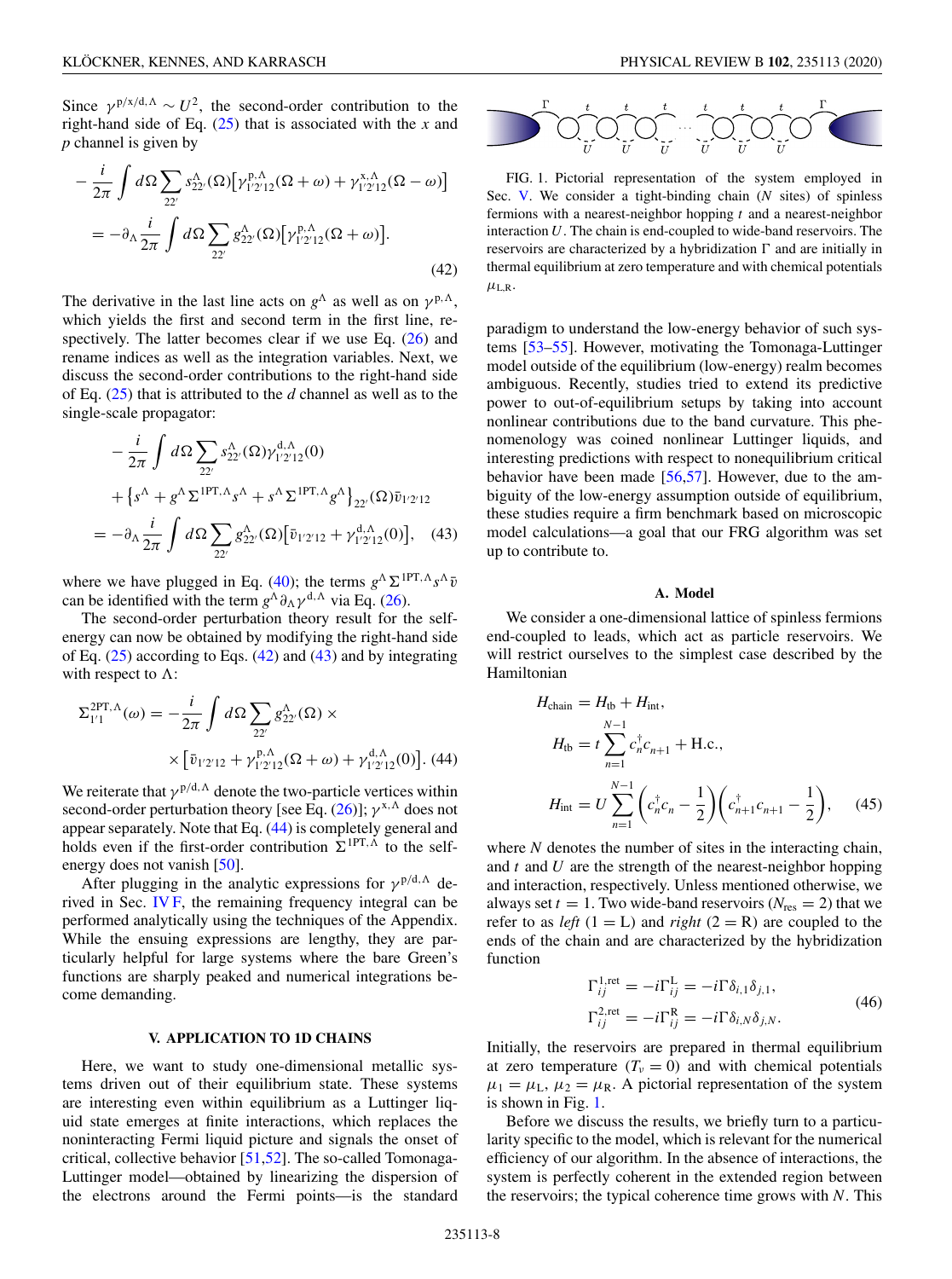<span id="page-8-0"></span>

FIG. 2. Left panel: The local density of states of a noninteracting chain  $(U = 0)$  of length  $N = 4, 8, \ldots, 24$  (bottom to top) with  $\Gamma = 0.2$  in thermal equilibrium ( $\mu_L = \mu_R = 0$ ). It features N peaks of width  $\sim \Gamma/N$ . Right panel: The (γ<sup>p</sup>)<sup>2221</sup><sub>1221</sub> component of the two-particle vertex [\(26\)](#page-4-0) at  $\Lambda = 0$  for  $\Gamma = 0.2$  in thermal equilibrium  $(\mu_L = \mu_R = 0)$ . In contrast to the LDOS, the two-particle vertex features  $O(N^2)$  peaks and converges to a smooth function for  $N \to \infty$ .

is reflected in observables such as the local density of states (LDOS)

$$
\rho_i(\omega) = -\frac{1}{\pi} \text{Im} \big[ G_{ii}^{\text{ret}}(\omega) \big],\tag{47}
$$

shown in Fig. 2. It features  $O(N)$  peaks of width  $O(\Gamma/N)$  and requires *O*(*N*) frequency points to be faithfully represented. This, however, does not imply that the number of discretization points  $N_{\Omega}$  that appear within our algorithm needs to scale with *N*, since the discretizations discussed in Sec. [IV G](#page-5-0) are only used to represent the vertex functions, not the Green's functions themselves. In contrast to the Green's functions, the two-particle vertex functions feature  $O(N^2)$  peaks of width  $O(\Gamma/N)$ , making them smooth in the limit  $N \to \infty$ . This is explicitly demonstrated in Fig. 2. A similar argument holds for the self-energy.

#### **B. Results in equilibrium**

We will now test the second-order FRG approach in thermal equilibrium. Since this limit is well understood (in marked contrast to the nonequilibrium case), it provides a natural benchmark for our algorithm. In particular, we investigate the influence of the different choices of the temperature  $T_{\text{cut}}$ and chemical potential  $\mu_{\text{cut}}$  associated with the FRG cutoff, which yield different results due to the truncation of the flow equation hierarchy. Investigating the cutoff dependence thus provides a way to study the reliability of our approximation scheme. We emphasize that the physical reservoirs are always held at zero temperature  $T_L = T_R = 0$ .

In thermal equilibrium, it is natural to work with a cutoff whose temperature  $T_{\text{cut}}$  and chemical potential  $\mu_{\text{cut}}$  equals those of the physical reservoirs  $\mu_L = \mu_R$ ,  $T_L = T_R = 0$ . Outof-equilibrium, however, it is *a priori* unclear what cutoff scheme one should employ; results are only meaningful if they do not depend on the particular choice of the cutoff. We will now illustrate that the equilibrium data display a strong cutoff dependence. This is a first hint toward the inadequacy



FIG. 3. Left panel: Self-energy of the single-impurity Anderson model in equilibrium ( $N = 2$ ,  $t = 0$ ,  $\mu_{L,R, cut} = 0$ ). In the limit of small  $U$ , perturbation theory [solid lines; see Eq.  $(48)$ ] and FRG data (dashed lines) successively approach each other. Right panel: If the FRG flow equations are modified according to Sec. [IV I,](#page-6-0) perturbation theory is reproduced exactly.

of our second-order FRG scheme in treating finite, interacting systems in nonequilibrium.

### *1. Single-impurity Anderson model*

We first perform an instructive comparison to test the validity of our numerics. For a two-site system  $(N = 2)$  with zero hopping  $(t = 0)$  and  $\mu_L = \mu_R = 0$ , one obtains a version of the single-impurity Anderson model. The self-energy can be computed in perturbation theory, and the result in equilibrium reads [\[58\]](#page-13-0)

$$
\Sigma(\omega) = U^2 \int d\omega_1 d\omega_2 d\omega_3 \frac{\rho_0(\omega_1)\rho_0(\omega_2)\rho_0(\omega_3)}{\omega - \omega_1 - \omega_2 + \omega_3}
$$

$$
\times [n(\omega_1)n(\omega_2)n(-\omega_3) + n(-\omega_1)n(-\omega_2)n(\omega_3)], \text{ (48)}
$$

where  $n(\omega) = n^L(\omega) = n^R(\omega)$  is the Fermi function, and  $\rho_0(\omega)$  denotes the noninteracting density of states at one of the sites. In the limit of small  $U$ , the FRG data successively approach this result (see Fig. 3, left panel). Moreover, one can exactly reproduce perturbation theory by modifying the flow equation according to Sec. [IV I](#page-6-0) (right panel of the figure).

### *2. Fluctuation-dissipation theorem*

In equilibrium, the fluctuation-dissipation theorem holds [see Eq. [\(12\)](#page-2-0)]. The effective (nonequilibrium) distribution function defined in Eq. [\(13\)](#page-2-0) should therefore reduce to the zero-temperature Fermi-Dirac distribution function,

$$
n_{ij}^{\text{eff}}(\omega) = n(\omega)\delta_{i,j} = \theta(-\omega)\delta_{i,j}.
$$
 (49)

We now test how well the FDT is preserved within our approximate FRG approach; the results are summarized in Fig. [4.](#page-9-0) The left panel shows the  $(1,1)$  component of the effective distribution function. We find that a zero-temperature cutoff  $(T_{\text{cut}} = \mu_{\text{cut}} = 0)$  preserves the FDT (up to numerical errors associated with integration routines). An infinite-temperature cutoff ( $T_{\text{cut}} = \infty$ ), however, introduces artificial heating: It leads to a significant (de)population of states (below) above the Fermi level and severely violates the FDT even at the end of the flow. In Fig. [5,](#page-9-0) we illustrate how this artificial heating depends on the reservoir coupling  $\Gamma$  and on the distance to the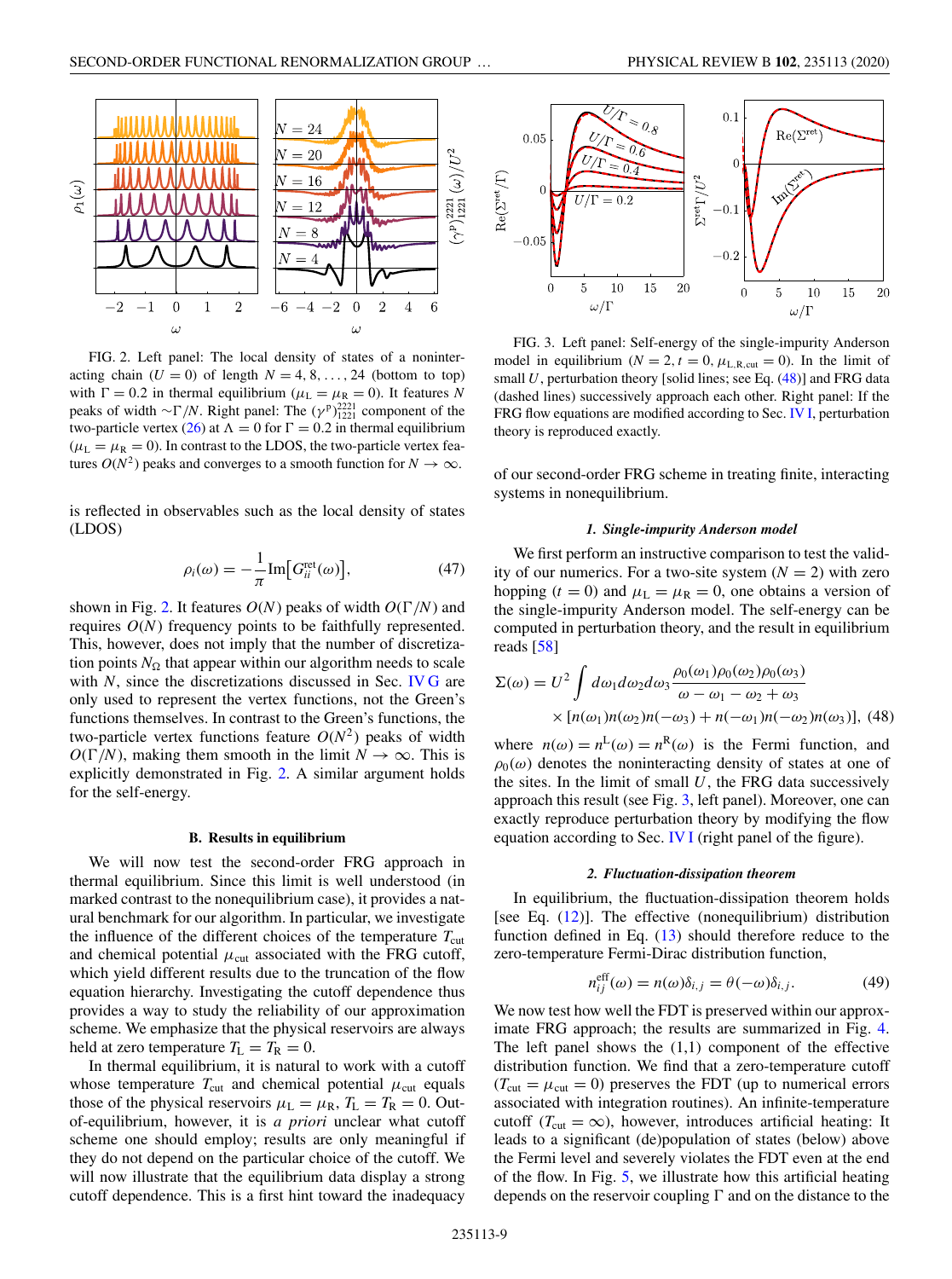<span id="page-9-0"></span>

FIG. 4. FRG results in equilibrium with  $\mu_{L,R,cut} = 0$ , reservoir couplings  $\Gamma = 0.2$ , and various values of the interaction *U*. Left panel: The effective distribution at the boundary of a system of  $N = 12$  sites. The upper and lower panel show data obtained using an infinite- and zero-temperature cutoff scheme, respectively. Only the latter reproduces the correct equilibrium distribution function [\(49\)](#page-8-0) stipulated by the fluctuation-dissipation theorem; the former yields artificial heating in form of a decreased discontinuity at the Fermi surface. Right panel: Imaginary part of the self-energy at the boundary, which serves as a measure for the magnitude inelastic processes at a given energy  $\omega$ . In equilibrium, scattering at the Fermi surface is suppressed [\[59,60\]](#page-13-0); while data obtained with  $T_{\text{cut}} = 0$  reproduce this correctly, the infinite-temperature cutoff introduces unphysical scattering.

boundary. A strong coupling to the physical zero-temperature reservoirs reduces this artificial heating substantially; the distribution function evolves toward a Fermi-Dirac distribution as  $\Gamma$  is increased. This "cooling" effect, however, is local and almost absent in the bulk (see the right panel of Fig. 5).

#### *3. Scattering induced by hot reservoirs*

Next, we investigate the imaginary part of the self-energy  $\text{Im}(\Sigma_{ii}^{\text{adv}})(\omega)$ . This quantity roughly measures the generation of inelastic scattering at site *i*. Results obtained for  $T_{\text{cut}} = 0$ as well as  $T_{\text{cut}} = \infty$  are shown in the right panel of Fig. 4. In equilibrium, it is well understood [\[59,60\]](#page-13-0) that no additional inelastic scattering should be generated close to the Fermi edge,  $\text{Im}(\Sigma_{ii}^{\text{adv}})(\omega = 0) = 0$ . The zero-temperature cutoff reproduces this result. The infinite-temperature cutoff, however, artificially introduces such processes via the flow. This problem exacerbates for larger system as the influence of the physical coupling on the center of the chain decreases.

### *4. Density of states*

Finally, we study the local density of states (see Fig. 6). While we cannot reproduce hallmarks of Luttinger liquid physics such as critical power laws [\[59\]](#page-13-0) for small systems, we clearly find that an infinite-temperature cutoff yields a smooth LDOS even for  $N = 12$ . This again relates to the unphysical generation of an inelastic scattering length scale (even at the



FIG. 5. The effective distribution function at the boundary (left panel) and in the bulk (right panel) in equilibrium ( $\mu_{L,R} = 0$ ) for  $U = 1, N = 12$ , and different reservoir couplings  $\Gamma$ . The data were computed using an infinite-temperature cutoff scheme. The exact result is given by Eq. [\(49\)](#page-8-0). The physical reservoirs "cool" the system toward zero temperature only at strong couplings and close to the boundary.

Fermi surface) that is comparable to (or smaller than) the system size. The zero-temperature cutoff does not yield a smooth LDOS. This is another demonstration of the cutoff dependence in a physical quantity within our FRG approach.

# *5. Summary*

We have demonstrated that our FRG results feature a strong cutoff dependence in equilibrium. Since it is *a priori* unclear what cutoff scheme to employ away from this limit, our approach seems unsuitable in its present form. One loophole,



FIG. 6. The local density of states at the boundary (left panel) and in the bulk (right panel) in equilibrium ( $\mu_{\text{L,R,cut}} = 0$ ) for  $\Gamma = 0.2$ and  $U = 1$ . The various lines show data obtained for different cutoff temperatures  $T_{\text{cut}}$  and system sizes  $N$ . In a Luttinger liquid, the local density of states is expected to vanish at the Fermi surface. In contrast, our infinite-temperature cutoff introduces inelastic scattering and yields a smooth LDOS (see also Fig. 4).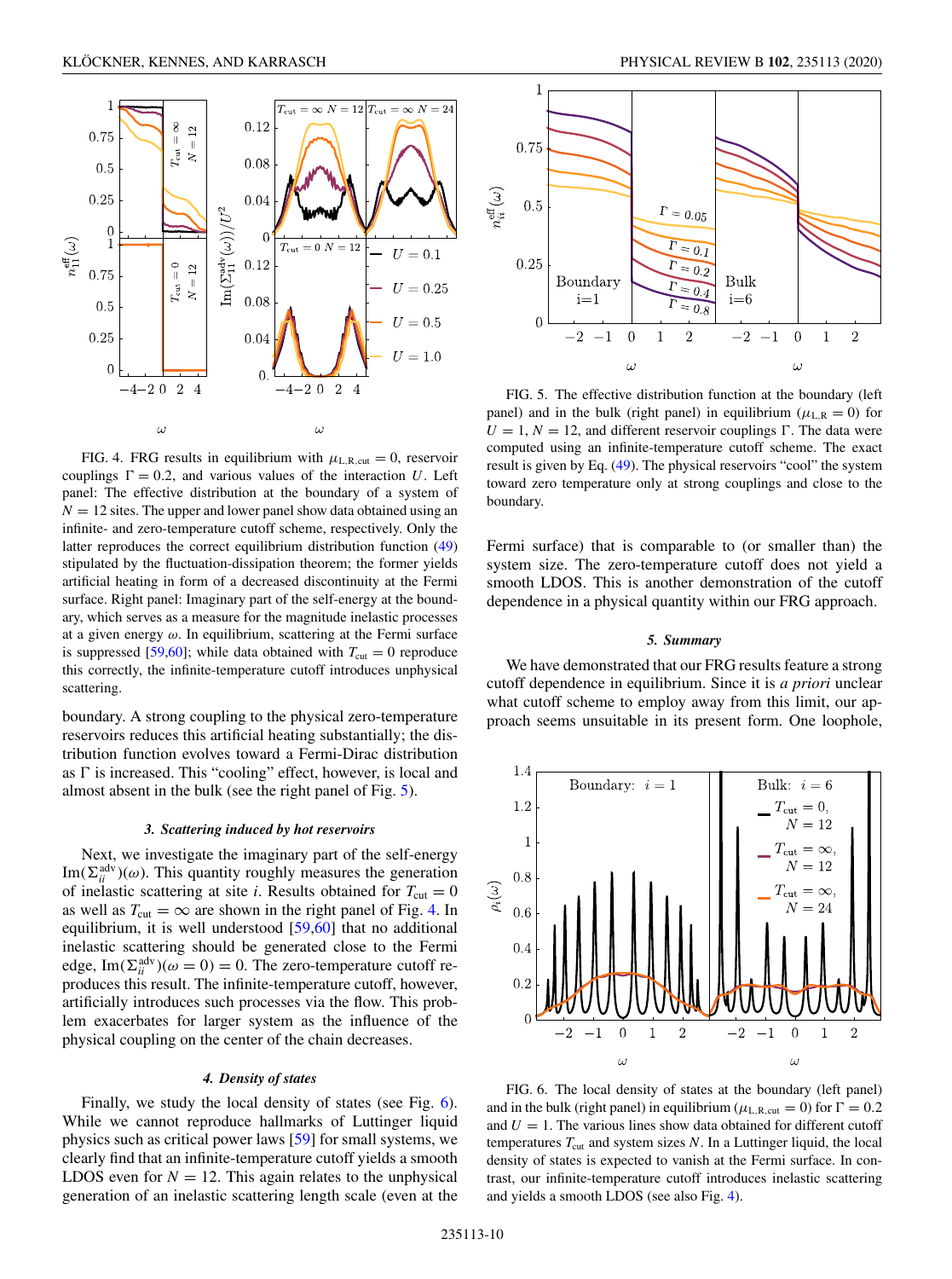<span id="page-10-0"></span>

FIG. 7. FRG results for a chain of  $N = 24$  sites with  $\Gamma = 0.2$ and  $U = 1$  obtained using different cutoff schemes. The system is driven out of equilibrium by a bias voltage  $\mu_{L,R} = \pm 1$ . The secondorder perturbation-theory result is shown for comparison (PT). Left panel: The effective distribution function [\(13\)](#page-2-0) at the boundary. For small  $\Gamma$  and  $U$ , one expects a piecewise-constant function with two steps of height 1/2 at the chemical potentials of the reservoirs [\[61\]](#page-13-0). Center panel: The local density of states at the boundary. Right panel: The occupation of the individual sites (solid) and the local current (dashed).

however, remains: Thermal equilibrium is (counterintuitively) the most challenging situation, both from a numerical perspective (integrals become sharply peaked) and potentially fundamentally (e.g., a delicate interplay of collective phenomena leads to the suppression of scattering around the Fermi level). Therefore, we will now analyze whether or not the detrimental cutoff dependence still shows up in nonequilibrium.

#### **C. Results at finite bias**

Throughout this section, we drive the system out of equilibrium by applying a finite bias voltage  $\mu_L = -\mu_R = 1$ . We will compare data obtained using three different cutoff schemes: (i)  $T_{\text{cut}} = \mu_{\text{cut}} = 0$ , (ii)  $T_{\text{cut}} = 0$ ,  $\mu_{\text{cut}} = \mu_R = -1$ , and (iii)  $T_{\text{cut}} = \infty$  (the choice of the chemical potential  $\mu_{\text{cut}}$  is irrelevant in the latter case). We again emphasize that the physical reservoirs are always held at zero temperature  $T_L = T_R = 0$ .

### *1. Cutoff dependence of physical observables*

In Fig. 7, we show the effective distribution function, the local density of states, the local occupation number, and the local current for a system with  $N = 24$  sites. FRG results were obtained using three different cutoff schemes; second-order perturbation theory is included for comparison.

We find that all cutoffs yield an effective distribution function  $n_{11}^{\text{eff}}(\omega)$  that breaks inversion symmetry, implying that the distribution function is not uniform throughout the chain (see the upper left panel of Fig. 7). This is in line with general expectations and remedies a shortcoming of a first-order FRG approach [\[17\]](#page-12-0). Unfortunately, the distribution function generally features a strong cutoff dependence.

The local density of states at the boundary is shown in the upper right panel of Fig. 7. To reduce finite-size effects, we introduce an artificial broadening via

$$
\rho_i(\omega) = -\frac{1}{\pi} \text{Im} \left\{ \frac{1}{\left[G^{\text{ret}}(\omega)\right]^{-1} + i\Gamma_{\text{smear}}} \right\}_i, \ \Gamma_{\text{smear}} = 0.2. \tag{50}
$$

For a cutoff with  $T_{\text{cut}} = \mu_{\text{cut}} = 0$ , this quantity starts to show a cusp at  $\omega = 0$  as well as shoulders at  $\omega = \mu_L$  and  $\omega = \mu_R$ . Such features are expected in the ground state of a Luttinger liquid at  $\mu = 0$ ,  $\mu$ <sub>L</sub> and  $\mu$ <sub>R</sub>, respectively. They hint toward the survival of some of the ground-state Luttinger liquid physics even at finite bias. However, these features are not present in the data obtained using the other cutoff schemes; their appearance is uncontrolled.

The occupations (see the lower panel of Fig. 7)

$$
n_i = \langle c_i^{\dagger} c_i \rangle = \frac{1}{2} - \frac{i}{2} \int \frac{d\omega}{2\pi} G_{ii}^{\mathrm{K}}(\omega) \tag{51}
$$

show a gradient-type behavior within the infinite-temperature cutoff, while in the other schemes Friedel oscillations dominate. The stationary-state current

$$
I_i = \text{Re} \int \frac{d\omega}{2\pi} G_{i(i+1)}^{\text{K}}(\omega) \tag{52}
$$

is conserved within perturbation theory, while the FRG schemes violate particle-number conservation to  $O(U^3)$ . This is especially severe for  $T_{\text{cut}} = \infty$ , which leads to a strong suppression of the current in the middle of the chain.

In a nutshell, the FRG results for physical quantities feature a strong cutoff dependence out-of-equilibrium.

### *2. Inelastic scattering and scaling*

As in equilibrium, it is insightful to analyze the imaginary part of the self-energy. Results are shown in Fig. [8](#page-11-0) for two different cutoff schemes; perturbation theory is included for comparison. We find that a cutoff with  $T_{\text{cut}} = \mu_{\text{cut}} = 0$ (with  $T_{\text{cut}} = \infty$ ) consistently underestimates (overestimates) the amount of inelastic processes compared to perturbation theory. As such, this is not necessarily problematic. However, the difference between perturbation theory and the FRG data increases with increasing *N*. In that sense, the system does not behave perturbatively, as "secular" terms in the system size *N* such as  $U^3N$  arise. Note that this strong cutoff dependence not only occurs in the bulk (i.e., far from the cold physical reservoirs) but also right at the boundary of the interacting system. Thus, our second-order FRG scheme is not suited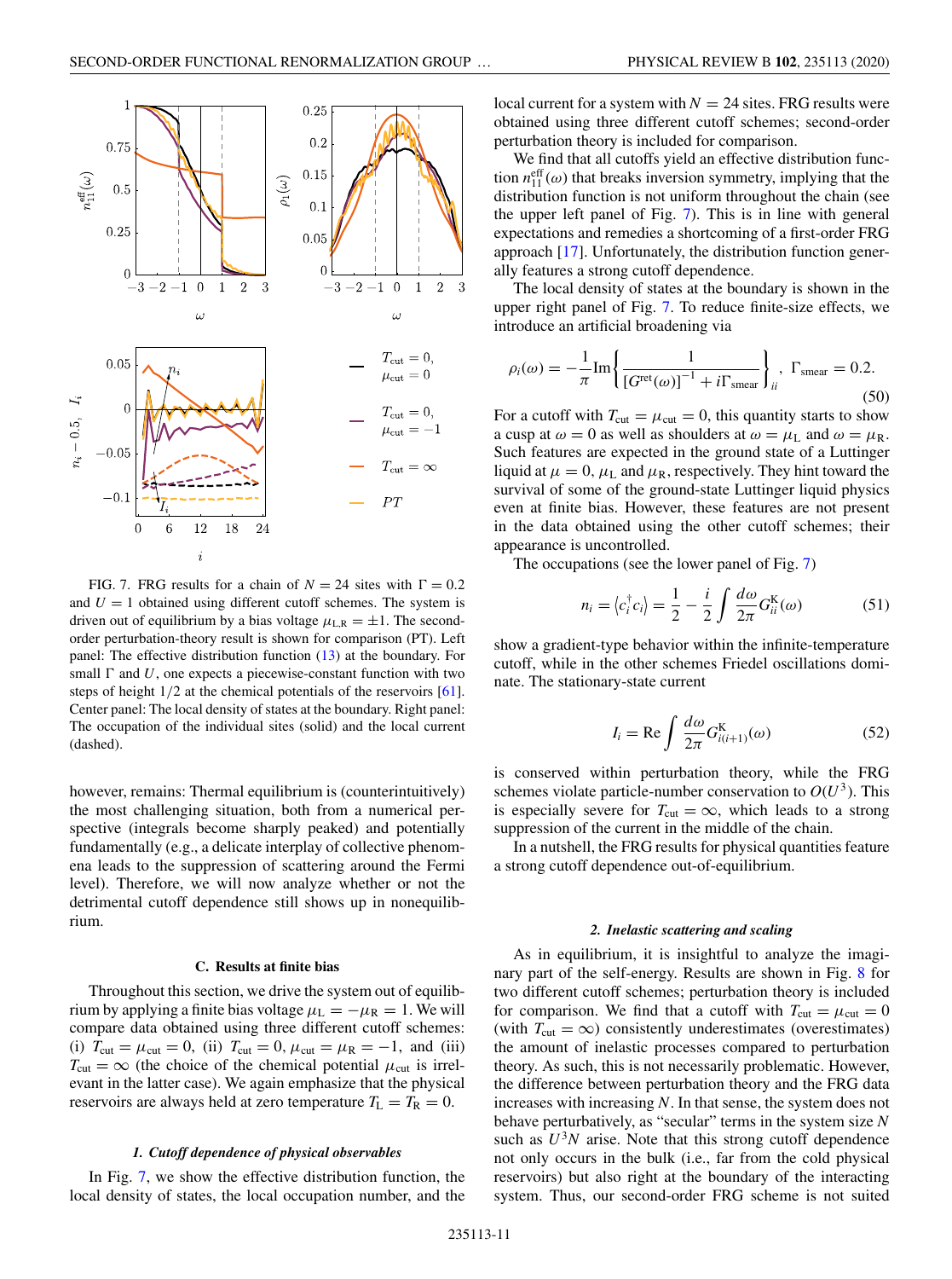<span id="page-11-0"></span>

FIG. 8. FRG results for the imaginary part of self-energy at the boundary of a chain with  $\Gamma = 0.2$ ,  $\mu_{LR} = \pm 1$ , and for various values of *U*. The upper (lower) row shows data obtained using an infinitetemperature (zero-temperature) cutoff with  $\mu_{\text{cut}} = 0$ . The columns contain different system sizes  $N = 6$ , 12, 24, 48 (the dashed gray line in the bottom-right panel was calculated for  $U = 1$  with  $N = 60$ ). With increasing *N*, the dependence of the results on the cutoff becomes more pronounced. This illustrates that our FRG scheme is insufficient to reliably address the out-of-equilibrium properties of large, interacting systems.

to study systems out of thermal equilibrium at least with the (reservoir) cutoffs employed.

### **VI. CONCLUSION**

We developed a second-order implementation of the Keldysh functional renormalization group to study outof-equilibrium quantum wires attached to noninteracting reservoirs. Our key idea is to simplify the flow equation of the two-particle vertex by neglecting its own feedback as well as the feedback of the self-energy. This approach is correct to second order in the interaction but still contains an infinite resummation of higher-order terms (since the flow of the selfenergy is solved in full). By combining semianalytic solution techniques with massive MPI parallelization, we treated systems of up to 60 lattice sites.

Within the FRG, we employed a so-called reservoir cutoff, which is physical, easy to implement, numerically efficient, and which has proven to provide good results in other setups [\[19,20,26,](#page-12-0)[44\]](#page-13-0). Since one can vary the temperature and the chemical potential of the auxiliary reservoirs, our approach in fact encompasses a whole class of cutoffs. This has the distinct advantage that one can explicitly analyze whether or not the results are indeed independent of the particular choice of the RG procedure.

As a prototypical model, we studied a one-dimensional tight-binding chain with nearest-neighbor interactions that is weakly coupled to left and right reservoirs. We computed effective distribution functions, the local density of states, and the steady-state current and demonstrated that all of these quantities depend strongly on the choice of the cutoff.

Exact results (such as the fluctuation-dissipation theorem) are available in equilibrium and can serve as a benchmark for the FRG data. In nonequilibrium, there is no physically motivated cutoff; moreover, secular higher-order terms appear which are only partly included in a our approach. This demonstrates that our second-order FRG scheme is highly demanding but still inadequate to study interacting quantum wires out of equilibrium.

A different cutoff scheme or, if possible, a more thorough treatment of the higher-order vertices might yield better results and are intriguing avenues of future research. Furthermore, for systems where physical inelastic processes limit the coherence length, our method is still expected to provide insights on how small interactions modify their behavior through heating.

# **ACKNOWLEDGMENTS**

D.M.K. was funded by the Deutsche Forschungsgemeinschaft (DFG, German Research Foundation) under Germany's Excellence Strategy–Cluster of Excellence Matter and Light for Quantum Computing (ML4Q) EXC 2004/1-390534769. We acknowledge support from the Max Planck–New York City Center for Non-Equilibrium Quantum Phenomena. C. Karrasch and C. Klöckner acknowledge support by the Deutsche Forschungsgemeinschaft through the Emmy Noether program (Grant No. KA 3360/2-1). C. Karrasch acknowledges support by the "Niedersächsisches Vorab" through the "Quantum- and Nano-Metrology (QUANOMET)" initiative within Project No. P-1.

# **APPENDIX: PERTURBATIVE TWO-PARTICLE VERTEX**

In the main text, we discussed how to treat the flow of the two-particle vertex on a perturbative level. In order to obtain an efficient algorithm, we relied on analytic expressions for all two-Green's-function integrals (see Sec. [IV F\)](#page-5-0). In this Appendix, we are going to discuss in more detail how these can be obtained.

Using Eq. [\(32\)](#page-5-0) for the retarded and advanced component of the Green's function as well as Eqs.  $(33)$  and  $(34)$  for the Keldysh component, the fermionic degrees of freedom can be decoupled from the frequency dependence. As an example, Eq. [\(36\)](#page-5-0) shows how to decompose the retarded-Keldysh two-Green's-function integral. The remaining frequency integrals are all of one of three types:

$$
f_0(a, b) = \int d\Omega \frac{1}{\Omega - a} \frac{1}{\Omega - b},
$$
  

$$
f_1(a, b, \mu) = \int d\Omega \frac{1}{\Omega - a} \frac{1}{\Omega - b} \text{sgn}(\Omega - \mu),
$$
  

$$
f_2(a, b, \mu, \mu') = \int d\Omega \frac{1}{\Omega - a} \frac{1}{\Omega - b} \text{sgn}(\Omega - \mu) \text{sgn}(\Omega - \mu').
$$
(A1)

In order to set up an efficient notation, we introduce the indefinite integral

$$
h(\Omega, a, b) = \int d\Omega \frac{1}{\Omega - a} \frac{1}{\Omega - b}
$$
  
= 
$$
\begin{cases} \frac{1}{a - b} [\ln(\Omega - a) - \ln(\Omega - b)], & a \neq b, \\ \frac{1}{a - \Omega}, & a = b, \end{cases}
$$
 (A2)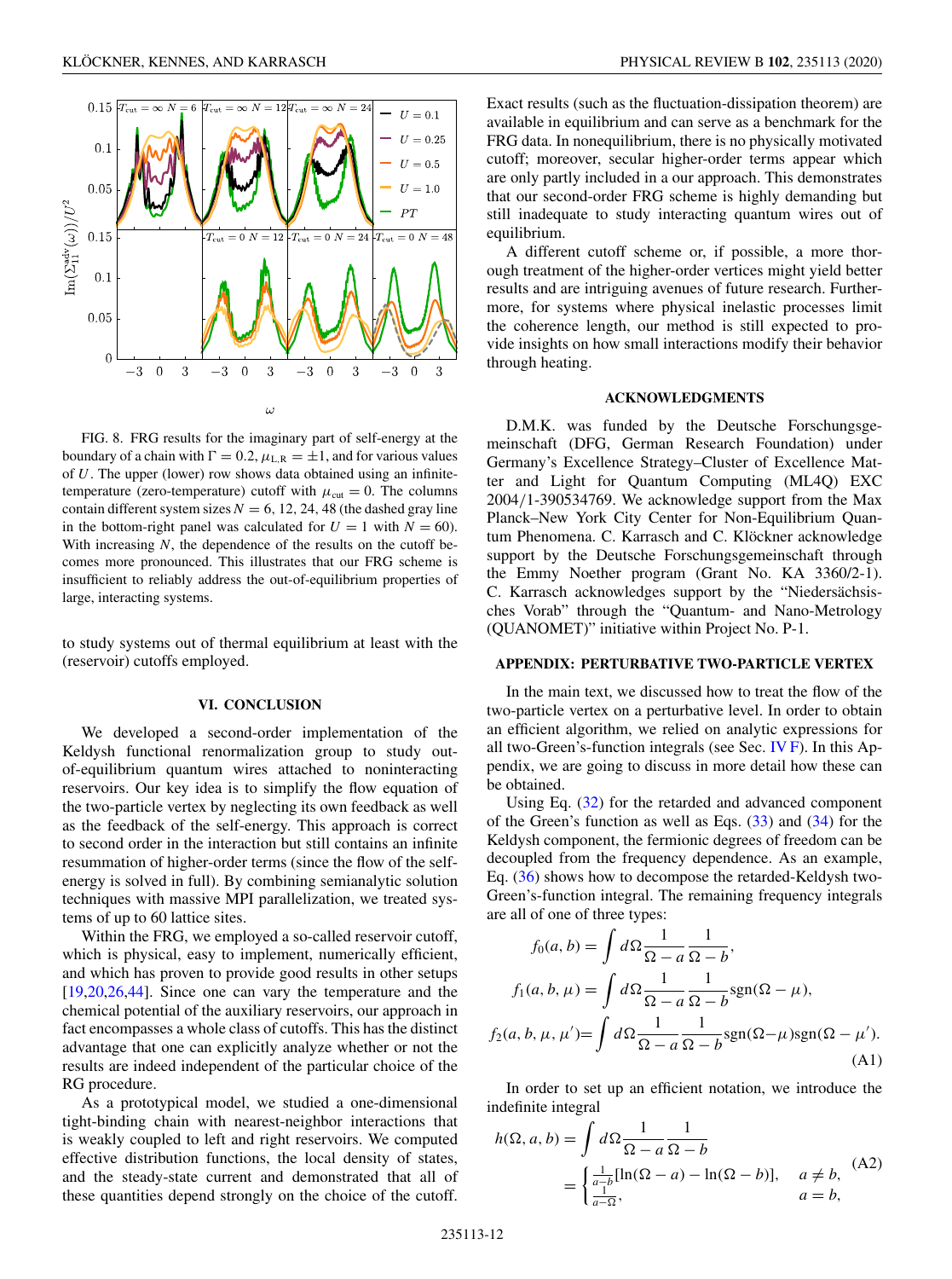<span id="page-12-0"></span>TABLE I. Analytical expressions for  $\int d\Omega g^{\text{row}}(\pm \Omega)g^{\text{col}}(\Omega + \omega)$ . For readability, we omit all summations as well as the single-particle indices. Both are to be understood in analogy to Eq. [\(36\)](#page-5-0). The missing entries of the table can be obtained by using  $\int d\Omega g^{\text{row}}(\pm \Omega)g^{\text{col}}(\Omega +$  $\omega$ ) =  $\int d\Omega g^{\text{col}}(\pm \Omega) g^{\text{row}}(\Omega \mp \omega)$ .

|          | Retarded | Advanced                                                                                 | Keldysh                                                                                                                                                                                                                                                                                                                                                                                                                                                                                                                                                                                          |
|----------|----------|------------------------------------------------------------------------------------------|--------------------------------------------------------------------------------------------------------------------------------------------------------------------------------------------------------------------------------------------------------------------------------------------------------------------------------------------------------------------------------------------------------------------------------------------------------------------------------------------------------------------------------------------------------------------------------------------------|
| Retarded |          | $\pm Q_{q_1} \otimes Q_{q_2}^{\dagger} f_0(\pm \lambda_{q_1}, \lambda_{q_2}^* - \omega)$ | $\pm Q_{q_1} \otimes Q_{q_2} \eta_\alpha f_1(\pm \lambda_{q_1}, \lambda_{q_2} - \omega, \mu_\alpha)$<br>$\mp Q_{q_1} \otimes \eta_\alpha Q_{q_2}^\dagger f_1(\pm \lambda_{q_1}, \lambda_{q_2}^* - \omega, \mu_\alpha)$                                                                                                                                                                                                                                                                                                                                                                           |
| Advanced |          | 0                                                                                        | $\pm Q^\dagger_{q_1}\otimes Q_{q_2}\eta_\alpha f_1(\pm\lambda_{q_1}^*,\lambda_{q_2}-\omega,\mu_\alpha)$<br>$\mp Q_{q_1}^{\dagger} \otimes \eta_{\alpha} Q_{q_2}^{\dagger} f_1(\pm \lambda_{q_1}^*, \lambda_{q_2}^* - \omega, \mu_{\alpha})$                                                                                                                                                                                                                                                                                                                                                      |
| Keldysh  |          |                                                                                          | $\pm Q_{q_1}\eta_{\alpha_1}\otimes Q_{q_2}\eta_{\alpha_2}f_2(\pm\lambda_{q_1},\lambda_{q_2}-\omega,\mu_{\alpha_1},\mu_{\alpha_2})$<br>$\mp Q_{q_1}\eta_{\alpha_1}\otimes\eta_{\alpha_2}Q_{q_2}^{\dagger}f_2(\pm\lambda_{q_1},\lambda_{q_2}^*-\omega,\mu_{\alpha_1},\mu_{\alpha_2})$<br>$\mp\eta_{\alpha_1}Q_{q_1}^{\dagger}\otimes Q_{q_2}\eta_{\alpha_2}f_2(\pm\lambda_{q_1}^*,\lambda_{q_2}-\omega,\mu_{\alpha_1},\mu_{\alpha_2})$<br>$\pm\eta_{\alpha_1}Q_{q_1}^{\dagger}\otimes\eta_{\alpha_2}Q_{q_2}^{\dagger}f_2(\pm\lambda_{q_1}^*,\lambda_{q_2}^*-\omega,\mu_{\alpha_1},\mu_{\alpha_2})$ |

with the limiting behavior

$$
h(\infty, a, b) = 0,
$$
  

$$
h(-\infty, a, b) = \begin{cases} -[\text{sgn}(\text{Im } a) - \text{sgn}(\text{Im } b)] \frac{i\pi}{a - b}, & a \neq b, \\ 0, & a = b. \end{cases}
$$
 (A3)

We placed the branch cut along the negative real axis. The three integrals  $f_{0,1,2}$  are then given by

$$
f_0(a, b) = h(\infty, a, b) - h(-\infty, a, b)
$$
  
= 
$$
\begin{cases} 0, & \text{sgn}(\text{Im } a) = \text{sgn}(\text{Im } b), \\ 2\pi i \frac{1}{a - b}, & \text{Im } a > 0, \text{ Im } b < 0, \\ -2\pi i \frac{1}{a - b}, & \text{Im } a < 0, \text{ Im } b > 0, \end{cases}
$$
 (A4)

- [1] A. Mitra, [Annu. Rev. Condens. Matter Phys.](https://doi.org/10.1146/annurev-conmatphys-031016-025451) **9**, 245 (2018).
- [2] [L. D'Alessio, Y. Kafri, A. Polkovnikov, and M. Rigol,](https://doi.org/10.1080/00018732.2016.1198134) Adv. Phys. **65**, 239 (2016).
- [3] M. Srednicki, [J. Phys. A: Math. Gen.](https://doi.org/10.1088/0305-4470/32/7/007) **32**, 1163 (1999).
- [4] J. v. Neumann, Z. Phys. **57**[, 30 \(1929\).](https://doi.org/10.1007/BF01339852)
- [5] S. Goldstein, J. L. Lebowitz, R. Tumulka, and N. Zanghì, [European Phys. J. H](https://doi.org/10.1140/epjh/e2010-00007-7) **35**, 173 (2010).
- [6] [D. W. Hone, R. Ketzmerick, and W. Kohn,](https://doi.org/10.1103/PhysRevA.56.4045) Phys. Rev. A **56**, 4045 (1997).
- [7] [A. Lazarides, A. Das, and R. Moessner,](https://doi.org/10.1103/PhysRevE.90.012110) Phys. Rev. E **90**, 012110 (2014).
- [8] [L. D'Alessio and M. Rigol,](https://doi.org/10.1103/PhysRevX.4.041048) Phys. Rev. X **4**, 041048 (2014).
- [9] [A. Lazarides, A. Das, and R. Moessner,](https://doi.org/10.1103/PhysRevLett.112.150401) Phys. Rev. Lett. **112**, 150401 (2014).
- [10] P. Ponte, Z. Papić, F. Huveneers, and D. A. Abanin, *Phys. Rev.* Lett. **114**, 140401 (2015).
- [11] [V. Ros, M. Müller, and A. Scardicchio,](https://doi.org/10.1016/j.nuclphysb.2014.12.014) Nucl. Phys. B **891**, 420 (2015).
- [12] J. Z. Imbrie, [J. Stat. Phys.](https://doi.org/10.1007/s10955-016-1508-x) **163**, 998 (2016).
- [13] J. Z. Imbrie, Phys. Rev. Lett. **117**[, 027201 \(2016\).](https://doi.org/10.1103/PhysRevLett.117.027201)
- [14] [J. Z. Imbrie, V. Ros, and A. Scardicchio,](https://doi.org/10.1002/andp.201600278) Ann. Phys. **529**, 1600278 (2017).

$$
f_1(a, b, \mu) = h(\infty, a, b) - h(\mu, a, b)
$$
  
- [h( $\mu$ , a, b) - h( $-\infty$ , a, b)]  
= -2h( $\mu$ , a, b) - [sgn(Im a) - sgn(Im b)] $\frac{i\pi}{a - b}$ ,  
(A5)

and

$$
f_2(a, b, \mu, \mu')
$$
  
= 
$$
\begin{cases} f_0(a, b), & \mu = \mu', \\ -2h(\mu', a, b) + 2h(\mu, a, b) \\ +[\text{sgn}(\text{Im } a) - \text{sgn}(\text{Im } b)]\frac{i\pi}{a - b}, & \mu < \mu', \end{cases}
$$
 (A6)

where for convenience we set  $0/0 = 0$ .

With these, a full table of the two-Green's function integrals can be provided (as shown in Table I).

- [15] [J. Berges, S. Borsányi, and C. Wetterich,](https://doi.org/10.1103/PhysRevLett.93.142002) Phys. Rev. Lett. **93**, 142002 (2004).
- [16] W. Metzner, M. Salmhofer, C. Honerkamp, V. Meden, and K. Schönhammer, [Rev. Mod. Phys.](https://doi.org/10.1103/RevModPhys.84.299) **84**, 299 (2012).
- [17] [S. G. Jakobs, V. Meden, and H. Schoeller,](https://doi.org/10.1103/PhysRevLett.99.150603) Phys. Rev. Lett. **99**, 150603 (2007).
- [18] [R. Gezzi, T. Pruschke, and V. Meden,](https://doi.org/10.1103/PhysRevB.75.045324) Phys. Rev. B **75**, 045324 (2007).
- [19] [C. Karrasch, M. Pletyukhov, L. Borda, and V. Meden,](https://doi.org/10.1103/PhysRevB.81.125122) *Phys.* Rev. B **81**, 125122 (2010).
- [20] [D. M. Kennes, S. G. Jakobs, C. Karrasch, and V. Meden,](https://doi.org/10.1103/PhysRevB.85.085113) *Phys.* Rev. B **85**, 085113 (2012).
- [21] C. Karrasch, R. Hedden, R. Peters, T. Pruschke, K. [Schönhammer, and V. Meden,](https://doi.org/10.1088/0953-8984/20/34/345205) J. Phys.: Condens. Matter **20**, 345205 (2008).
- [22] [F. Bauer, J. Heyder, and J. von Delft,](https://doi.org/10.1103/PhysRevB.89.045128) Phys. Rev. B **89**, 045128 (2014).
- [23] B. Sbierski and C. Karrasch, Phys. Rev. B **96**[, 235122 \(2017\).](https://doi.org/10.1103/PhysRevB.96.235122)
- [24] [L. Markhof, B. Sbierski, V. Meden, and C. Karrasch,](https://doi.org/10.1103/PhysRevB.97.235126) Phys. Rev. B **97**, 235126 (2018).
- [25] L. Weidinger and J. von Delft,  $arXiv:1912.02700$ .
- [26] [S. G. Jakobs, M. Pletyukhov, and H. Schoeller,](https://doi.org/10.1103/PhysRevB.81.195109) Phys. Rev. B **81**, 195109 (2010).